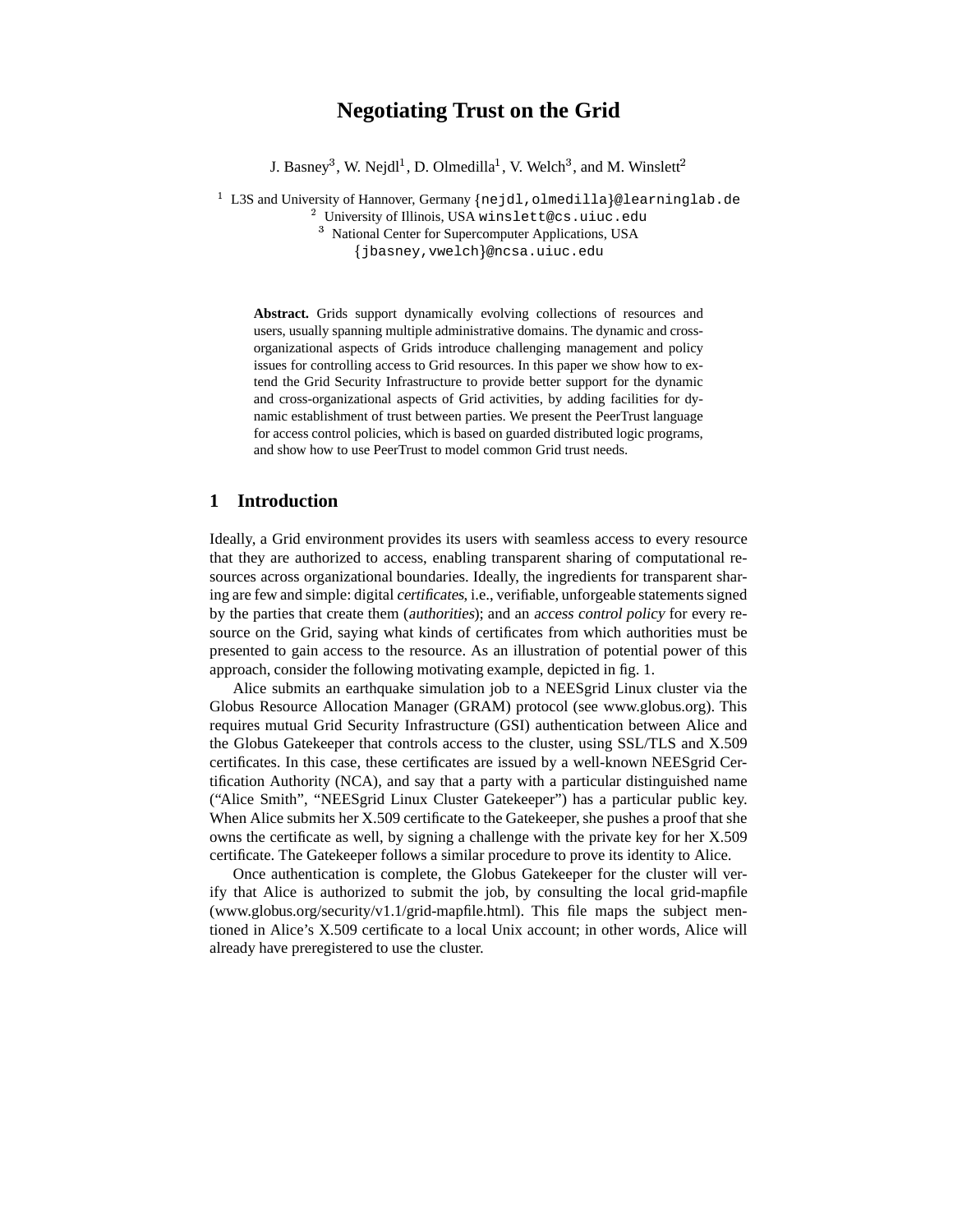

**Fig. 1.** Job Interaction with Grid Resources

Alice also delegates a GSI proxy certificate [18] to her job. This proxy certificate asserts the identity of the new job, by binding a new distinguished name for the job ("Alice's job") to a new public key. The certificate also says that the entity with distinguished name "Alice Smith" has delegated to the entity with distinguished name "Alice's job" the right to act on her behalf, i.e., to make use of her privileges to access remote resources. Whenever Alice's job needs to gain access to a new resource, it will present this certificate, which it uses to prove that it is acting on Alice's behalf.

After receiving the job description and a delegated credential, the Gatekeeper then passes these to a local job scheduler (e.g., Portable Batch System (PBS), Condor, IBM's Load Leveler, or LSF) for execution. When the local job schedulerstarts Alice's job, the job queries a Replica Location Service (RLS) (www.globus.org/rls/) to determine where on the Grid to find its input data. This requires mutual authentication using GSI between Alice's job and RLS. In other words, the job must authenticate to the service by showing its proxy certificate and proving that it is the rightful possessor of the certificate; the job must verify that it is talking to RLS, by having the service prove that it possesses the RLS identity; and RLS must decide that Alice's job is authorized to access RLS.

Once Alice's job has located its input data, the job gets the data via GridFTP from a mass storage system. This requires mutual GSI authentication between the job and the GridFTP server running at the mass store. The job retrieves additional input data from an unknown location using the Storage Resource Broker (SRB) (www.npaci.edu/DICE/SRB), which requires an additional round of mutual GSI authentication.

As it executes, the job combines simulation of an earthquake on a parallel platform with data obtained in real time from scientific instruments—shake tables and wave tanks. Each instrument requires a round of mutual GSI authentication before it will interact with Alice's job. The job sends its output to another remote storage service using GridFTP, requiring an additional round of mutual authentication. By the end of the run, Alice's jobs have performed seven or more rounds of mutual authentication with resources. All except the initial round have used the proxy certificate that Alice gave to her job, with no additional effort required on Alice's part.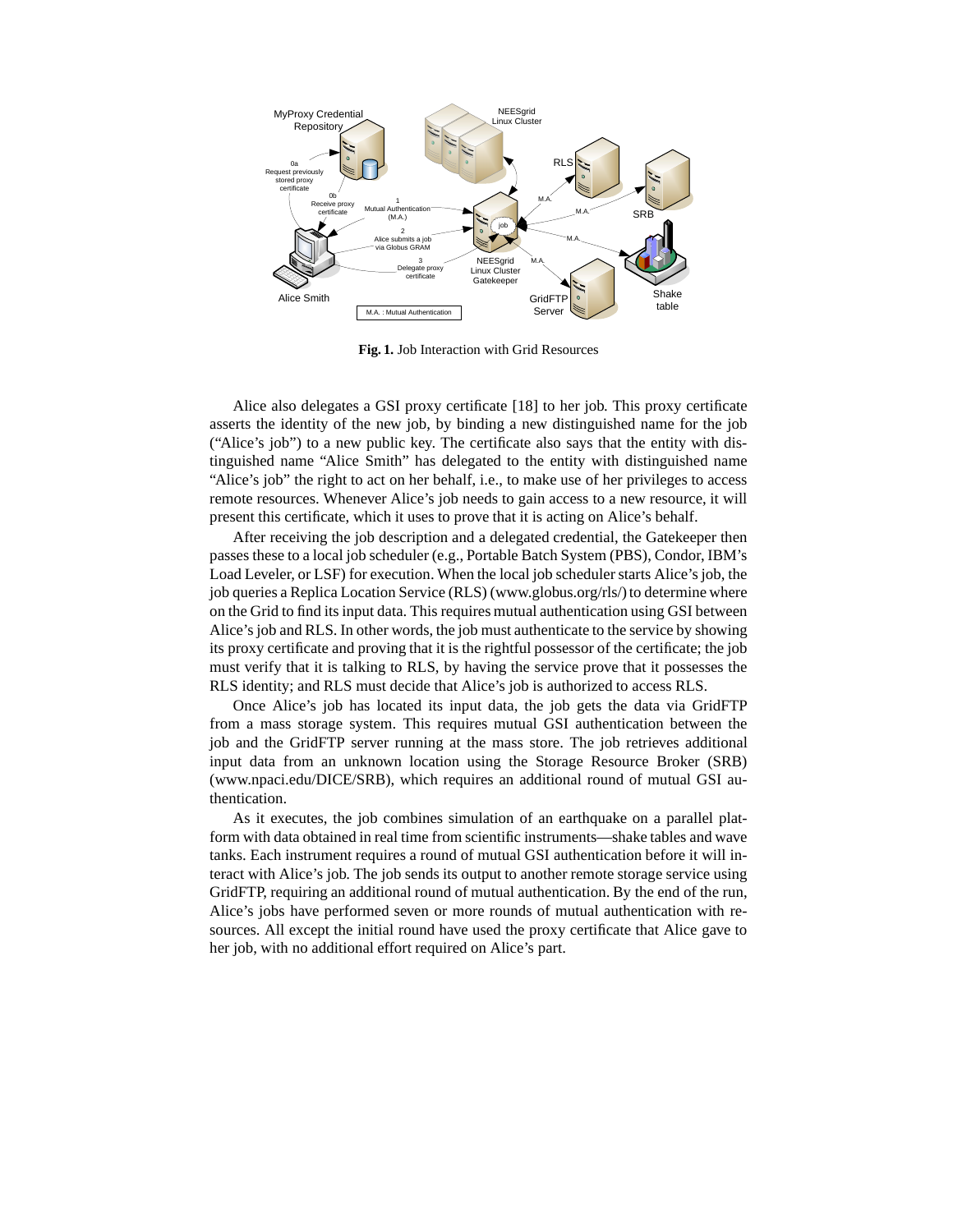In practice, NCA may find it too inconvenient to issue X.509 certificates itself, and may delegate the right to issue these certificates to other entities, e.g., NCA-1 and NCA-2. The resulting hierarchical security space is more scalable and manageable than a flat space. If Alice's X.509 certificate is issued by NCA-1, then when she wants to authenticate herself to a service that requires certificates signed by the NCA root authority, she will need to submit her X.509 certificate issued by NCA-1 as well as NCA-1's delegation certificate issued by NCA. Such chains of delegation certificates are an ubiquitous fact of life in trust management. Similarly, Alice's job may spawn new subjobs as it runs. The new subjobs will each be given their own identity and public/private key pair, along with a proxy certificate that records their identity, public key, and the fact that Alice's job has delegated to the subjob the right to act on Alice's job's behalf. For brevity, we use delegation chains of length 1 in examples when possible, and abbreviated forms of distinguished names.

As a Grid grows larger and as jobs become more complex, seamless authorization and authentication becomes harder to provide. Larger Grids will evolve to become a patchwork of resources provided by peers who zealously guard their autonomy and do not fully trust one another. Owners who provide resources that are part of a large Grid will often not be willing to give up authority to decide who is entitled to access those resources. In the example above, the practice today is for the job to authenticate to all services with its single proxy certificate, delegated to it on initial submission via GRAM. However, on today's Grids one already sees disagreement about which issuers of identity certificates are trusted at different sites, so users end up with multiple X.509 identity certificates issued by different authorities.

An approach to authorization and authentication for large Grids that is based on possession of a large set of identity certificates and/or the existence of local accounts for each user will not provide the scalability, flexibility, and ease of management that a large Grid needs to control access to its sensitive resources. In part, this is because authorization decisions will depend on properties other than identity and resource owners will not have access to a full description of the properties of each possible user. For scientific Grids, such properties may include whether the requesting job is acting on behalf of a project PI, student, or administrator; whether the requester is acting on behalf of a US citizen or non-citizen; and whether the requester is acting on behalf of a member of a particular research project whose membership list is not maintained locally.

A second reason why identity certificates and local accounts cannot be the basis for authorization decisions in a large-scale Grid is that a single job may access resources with many different owners with different trust requirements, and users cannot be expected to obtain and keep track of all the associated certificates and private keys—they need software to automate the process. Nor can resource owners have a local account in place for every potential user or keep track of all the relevant changesin users' qualifications, such as group memberships. Already we are seeing new authorization certificates starting to be available on Grids (PRIMA [12], VOMS [1], CAS [14], and X.509 attribute certificates, which allow authorities to attest to properties other than identity, as mentioned above). The need for software to manage these certificates on users' behalf has been noted, and in response software such as MyProxy [13], a certificate wallet for Grid users, is being developed. However, as yet there is no standard API that users can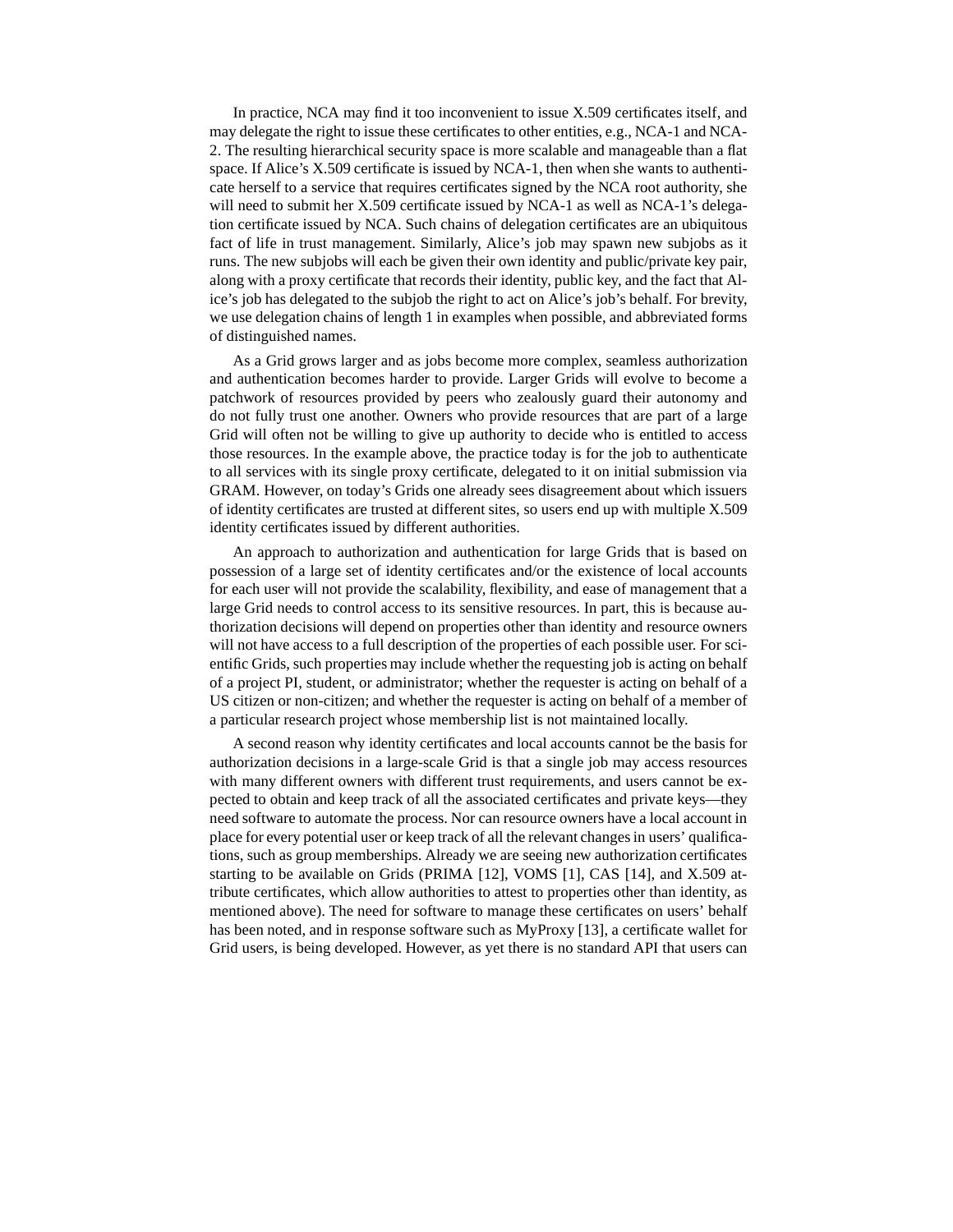call to find out what certificates to submit to gain access to a particular resource, and no way for a particular resource's owner to tell users what certificates to submit. Nor are there ways to establish trust gradually: who shows their certificates first is hard-wired, with no chance to start off by disclosing relatively insensitive certificates before moving on to more private information like citizenship or clearances. There is also no way to say, "I'll show you my US citizenship certificate if you prove that you really are Service XYZ first."

**Trust negotiation** is an approach to authorization and authentication that addresses all the problems described in the previous paragraphs. With trust negotiation, trust is established iteratively and bilaterally by the disclosure of certificates and by requests for certificates; those requests may be in the form of disclosures of access control policies that spell out exactly which certificates are required to gain access to a particular resource. This differs from traditional identity-based access control systems:

- 1. Trust between two strangers is established based on parties' properties, which are proven through disclosure of digital certificates.
- 2. Every party can define access control policies to control outsiders' access to their sensitive resources. These resources can include services accessible over the Internet, accounts, documents and other data, roles in role-based access control systems, certificates, policies, and capabilities in capability-based systems.
- 3. In the approaches to trust negotiation developed so far, two parties establish trust directly without involving trusted third parties, other than certificate issuers. Since both parties have access control policies, trust negotiation is appropriate for deployment in a peer-to-peer architecture, where a client and server are treated equally. Instead of a one-shot authorization and authentication procedure, trust is established incrementally through a sequence of bilateral certificate disclosures.

A trust negotiation is triggered when one party requests to access a resource owned by another party. The goal of the negotiation is to find a sequence of certificates  $(C_1, \ldots, C_k)$ , such that when certificate  $C_i$  is disclosed, its policy has been satisfied by certificates disclosed earlier in the sequence, and such that  $C_1, \ldots, C_k$  satisfy the policy of the targeted resource—or to determine that no such sequence exists.

In this paper, we propose the use of automated trust negotiation as a scalable approach to access control in Grid environments. In Section 2 we show how Alice's job can use trust negotiation in the scenario above. Then we introduce the PeerTrust language for expressing policies and guiding negotiations in Section 3 via examples. We conclude with a discussion of related work and a brief look at further research issues.

# **2 How Alice's Job Uses Trust Negotiation on the Grid**

A trust negotiation will take place every time that Alice's job tries to access a new resource on the Grid. For example, when her job tries to access the shake table resource using https, the resulting negotiation may look as follows (fig. 2):

**Step 1.** Alice's job sets up a TLS session with the shake table access manager, which intercepts all requests sent to the shake table. When the session is in place, all further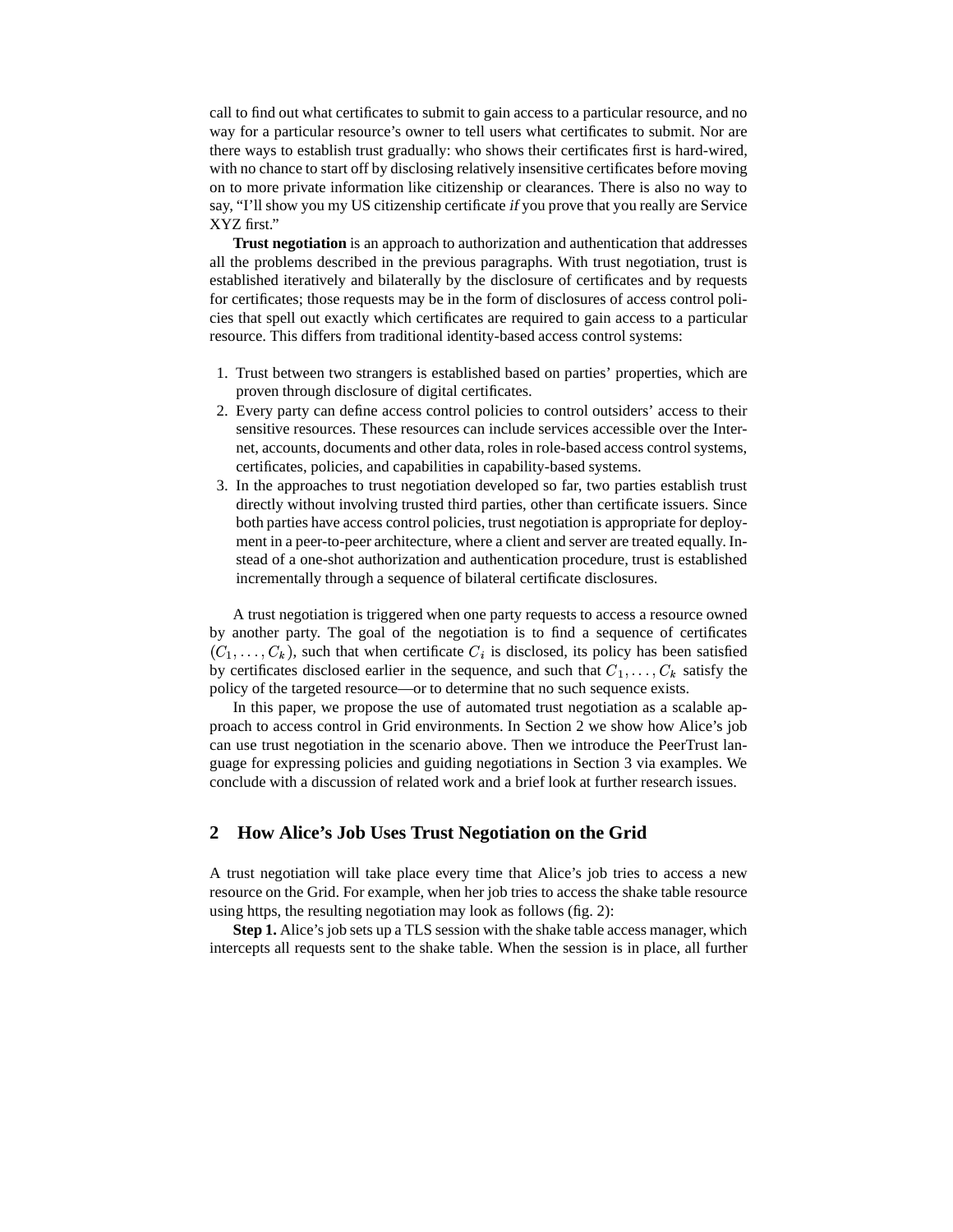communication will be protected from eavesdropping, so the negotiation will be private. Alice's job and the shake table access manager do not discuss their access control requirements until the session is in place. (In a TLS handshake, the server presents its identity certificate chain first, and the client must present its own certificate chain before the server has proved that it owns the leaf certificate in the server's chain; this will not always suit the needs of the two parties. Here, the identity certificates are being used only to establish a private session, and need not reveal any sensitive information about either party, such as their identity in any well-known namespace.)

**Step 2.** As soon as the session is established, Alice's job initiates a TLS rehandshake, using an extended version of the rehandshake that supports trust negotiation [7]. A TLS rehandshake can be initiated by either party at any point during a TLS session. In this rehandshake, Alice's job sends the shake table a policy, written in RT [11], that must be satisfied before Alice's job is willing to partake of further communication. This policy says that the device that Alice's job is talking to must prove that it really is the shake table, by presenting an X.509 certificate chain for the shake table's identity, with the root certificate in the chain issued by the NEESgrid Certificate Authority or the NPACI CA, and proving that it is the rightful owner of the leaf certificate in the chain. At this point, Alice's job has not yet sent any actual request to the shake table, i.e., the shake table has not yet seen the URL (for a GET request) or the form data (for a POST request), so her intended use of the shake table remains private [7]. Alice's job only sends her policy at this point, i.e., no additional credentials are sent during this step, and no additional authentication is performed.

**Step 3.** The shake table's access manager is willing to prove its identity to anyone, and the root certificate in its chain is signed by the NEESgrid CA, an issuer that Alice's job listed as acceptable. The shake table already has this certificate chain cached locally, as it uses that chain constantly to prove its identity to potential users. The shake table sends the identity certificate chain to Alice's job and proves that the shake table owns the leaf certificate in the chain, by signing a challenge with the correct private key and pushing it to Alice with the chain.

**Step 4.** Before communication proceeds further, the shake table access manager wants to know who it is talking to, to establish an audit trail. Still using the TLS rehandshake facility, it asks Alice's job to submit a proxy certificate chain whose root is signed by one of a listed set of issuers that the shake table finds acceptable.

**Step 5.** Alice's job already has a proxy certificate chain whose root is signed by the NPACI Certificate Authority, an issuer that the shake table finds acceptable. A proxy certificate is a special kind of certificate used to represent the delegation of authority from one entity to another. The job obtained this chain when it was first created, i.e., when Alice logged into a Grid portal and asked her MyProxy server [13] to issue such a credential to her new job. However, Alice's job is only willing to disclose its/her identity to a resource that has already disclosed its own identity (certified by an acceptable issuer). That policy has been satisfied by the previous disclosure from the access manager, so Alice's job submits its proxy certificate chain and proves that it owns the leaf certificate in the chain.

**Step 6.** The shake table access manager now knows that the job is acting on Alice's behalf. It has never heard of Alice before. Any NPACI user can query the status of the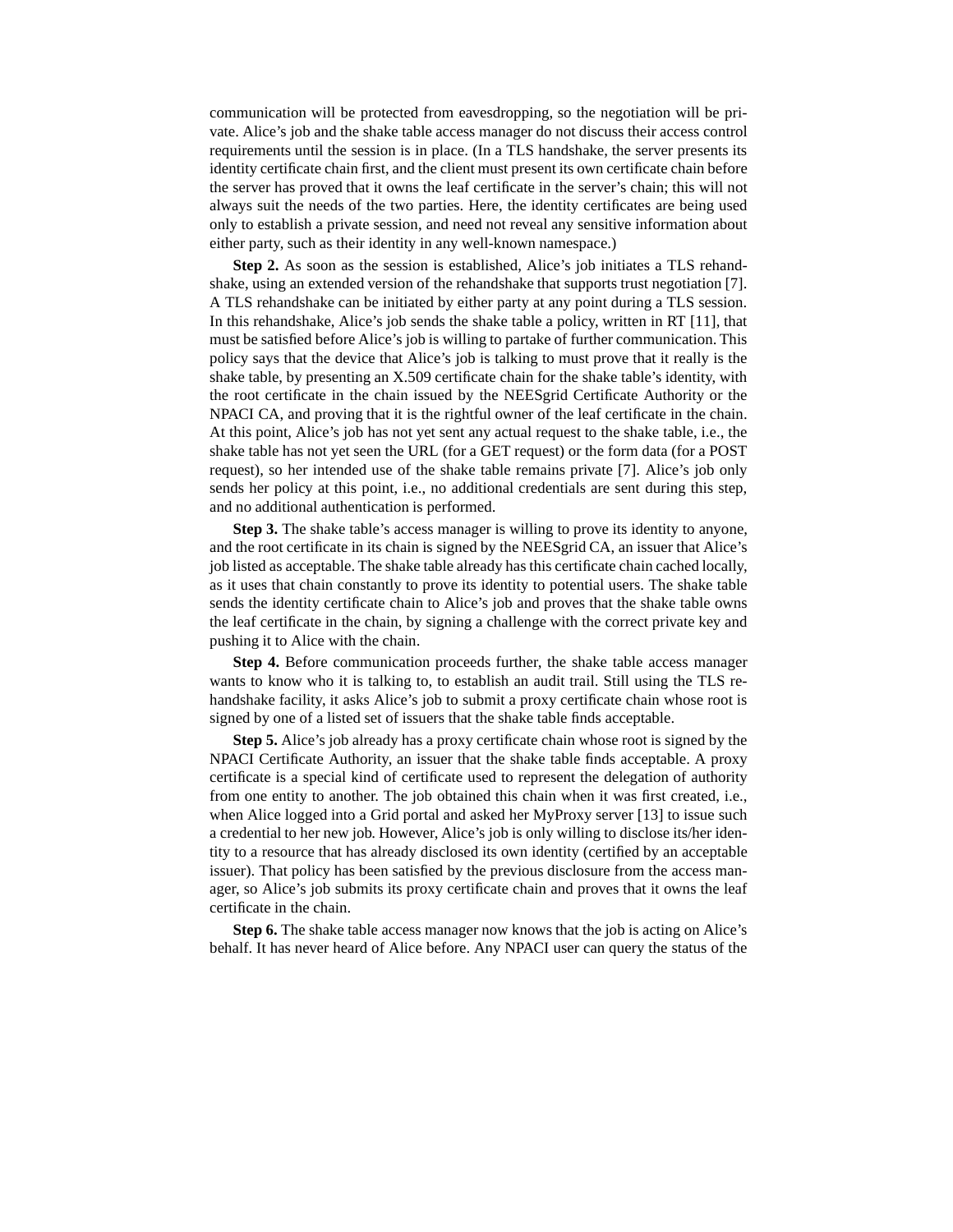shake table and view its web cam, so the fact that Alice is a complete stranger does not matter at this point. The rehandshake is completed, and session key resumption is used to carry on the TLS session with the same symmetric key that was established during the initial TLS handshake.

Alice's job sends her actual request to the shake table, within the same TLS session. The access manager intercepts the request, and sees that Alice's job wants to shake the table. It maps this request to the associated access control policy, which says that requests must come from a job acting on behalf of a member of a project group that is allowed to access the table on that day of the week. Further, the table must not already be in use by anyone else. The access manager initiates another TLS rehandshake and forwards this policy to Alice's job.

**Step 7.** Alice's job does not know whether Alice belongs to an appropriate project. It contacts Alice's MyProxy server and a Community Authorization Service server (discussed later) for help in satisfying the shake table's policy; details of their conversation are omitted here. A separate trust negotiation ensues, because Alice's MyProxy server is only willing to help jobs acting on behalf of its subscribers.

Among others, Alice's BigQuake membership certificate is stored at her MyProxy server. Her MyProxy server looks up the policy for disclosure of Alice's BigQuake membership certificate, and forwards it and the certificate to Alice's job. CAS requires proof of her project membership before it will tell Alice that her BigQuake project can access the shake table on that day.

**Step 8.** Since the policy for Alice's BigQuake membership certificate says that the certificate can be disclosed to any NEESgrid resource, the policy has been satisfied by Alice's job's earlier negotiation with the shake table access manager, in which the shake table produced a certificate signed by the NEESgrid Certificate Authority. The job forwards Alice's membership certificate to the shake table access manager, using the TLS rehandshake facility. Because the identity/distinguished name (Alice) in the membership certificate exactly matches the distinguished name in the proxy certificate chain that Alice's job presented earlier, Alice's job does not need to do any additional authentication when it presents the certificate.

**Step 9.** No one is currently using the shake table, so the shake table access manager sees that the policy for shaking the table is satisfied by the certificates that Alice's job has presented so far, and lets Alice's job shake the table.

The example above describes how trust negotiation takes place when using the TrustBuilder prototype for TLS [7], the RT policy language [11], and a certain set of conventions for negotiation. However, trust negotiation facilities can be embedded in any communication protocol; for example, the TrustBuilder project (http://isrl.cs.byu.edu/) has deployments of trust negotiation in TLS [7], SMTP and POP3 [8], ssh and HTTPS. Other common comunication protocols, including GridFTP, IPsec, and SOAP, are targeted for future deployments of TrustBuilder. In this paper, we adopt TrustBuilder as the underlying infrastructure for trust negotiation in common Grid communication protocols. Figure 3 shows the overall architecture used in all deployments of TrustBuilder. The large "security agent" box represents the software for trust negotiation that is embedded in the access manager for a resource. The agent has access to Alice's locally-stored certificates and access control policies, so that it can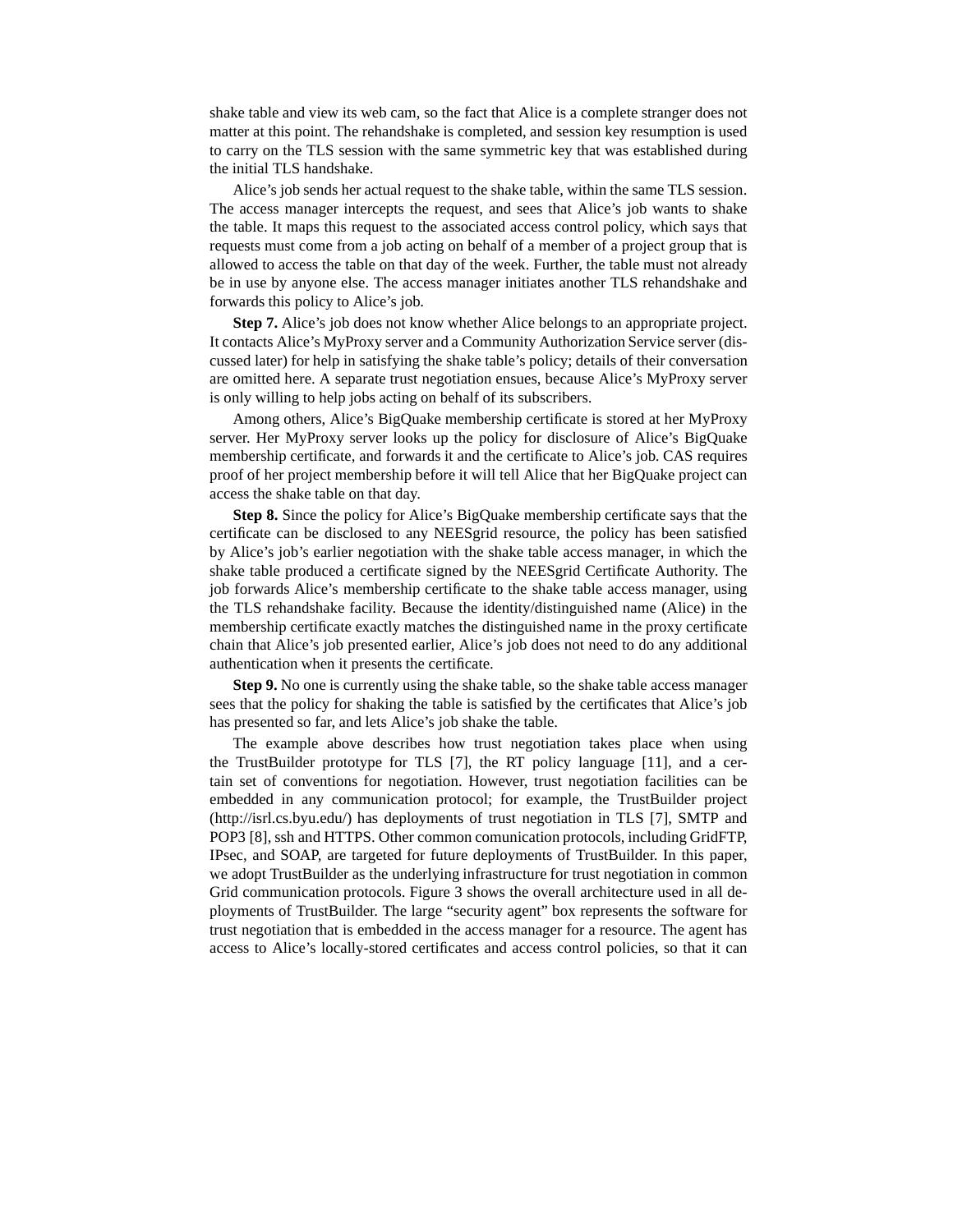

**Fig. 2.** Negotiation on the Grid



**Fig. 3.** Architecture of the Trust Negotiation Component of an Access Manager

negotiate on her behalf. For each policy language the agent understands, it has a policy compliance checker, so it can determine whether a policy of Alice's is satisfied by a set of credentials that Bob has sent. The checker also helps the agent to determine whether Alice has sets of credentials that can satisfy a policy of Bob's. Given all the credentials and/or policies that Alice could disclose next, the strategy module determines which to disclose based on Alice's concept of need-to-know and her strategic preferences, e.g., for short negotiations or for negotiations that help her collect information for her marketing database. Once the strategy module decides what to disclose next, the disclosures are bundled into a message type appropriate for the underlying communication protocol (e.g., email for SMTP, rehandshake for TLS) and sent to the other party. The agent's verification module verifies the signatures on all credentials sent to Alice, and checks that their contents have not been tampered with. The modules that understand policy languages do not see the signatures themselves. For further information on how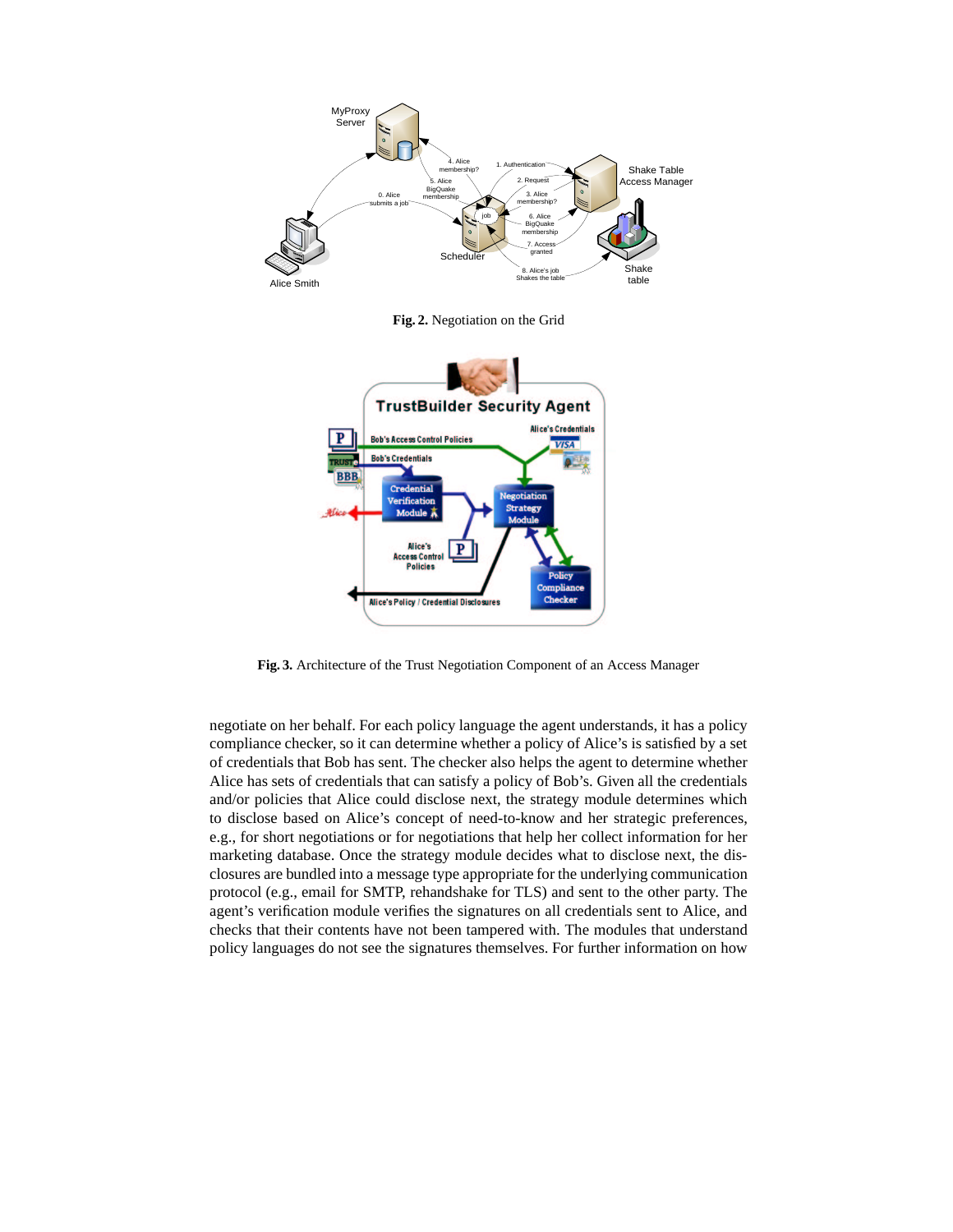to embed trust negotiation facilities into common communication protocols, we refer the reader to the sources referenced above.

In principle, any policy language designed for trust negotiation can be used with TrustBuilder, as can any set of conventions for how to carry out a negotiation. In the next section, we use the PeerTrust policy language to describe common kinds of Grid access control policies. Those examples use objective criteria for establishing trust (e.g., group membership), because this is how today's Grids for high-performance computing are set up; but trust criteria based on reputation can also be expressed in access control policies and supported by trust negotiation.

To address some of the shortcomings in promulgating security-related information on Grids, Grid researchers are working to adopt Web Services technologies as fundamental building blocks [4]. This includes the use of SOAP and WS-Security (www.oasis-open.org) as mechanismsto augment TLS and allow for the attachment and transport of arbitrary security-related information, and WSDL (www.w3.org/TR/wsdl) as a standard mechanism for allowing services to expose their functionality and security policies (www.ibm.com/ developerworks/library/ws-policy). Our view is that trust negotiation facilities should be embedded in all common communication protocols, so that authorization needs at every system level can be satisfied in the most natural way. For example, trust negotiation at the TLS level allows a party to establish a certain level of trust before disclosing the exact request (e.g., URL, form data, and/or SOAP headers) that it is sending to a server. If trust negotiation is available only at higher levels of software, such as in HTTP or SOAP parameters, then that ability is lost. Conversely, if trust negotiation is available only at low levels of the system, such as TLS, then it may be cumbersome for applications and users to pass all their authorization-related information back and forth at the TLS level, when the use of HTTP/SOAP headers would be much simpler and more natural. Similarly, access control policies can be valuable corporate assets that are not made available for everyone's perusal. Thus a call to WS-Policy to examine a particular policy may trigger a trust negotiation to prove that the requester is authorized to view the policy. We believe that trust negotiation facilities should be available wherever needed, i.e., in all popular communications protocols. In the remainder of this paper, we focus on the higher-level aspects of trust negotiation that are the same for its deployment in all communication protocols: the expression of access control policies and reasoning about their contents.

# **3 The PeerTrust Policy Language**

To use automated trust negotiation, we need widely understood languages for specifying access control policies, so that a Grid resource owner and potential user can agree on whether a particular policy is satisfied by a particular set of certificates. Further, such languages must admit efficient determination of whether a policy is satisfied and of which certificates will satisfy a policy. Such languages must also be expressive enough to describe all common Grid access control requirements, including descriptions of delegation agreements and restricted delegations. Ideally, the same languages should also be useful in non-Grid scenarios, such as the Semantic Web.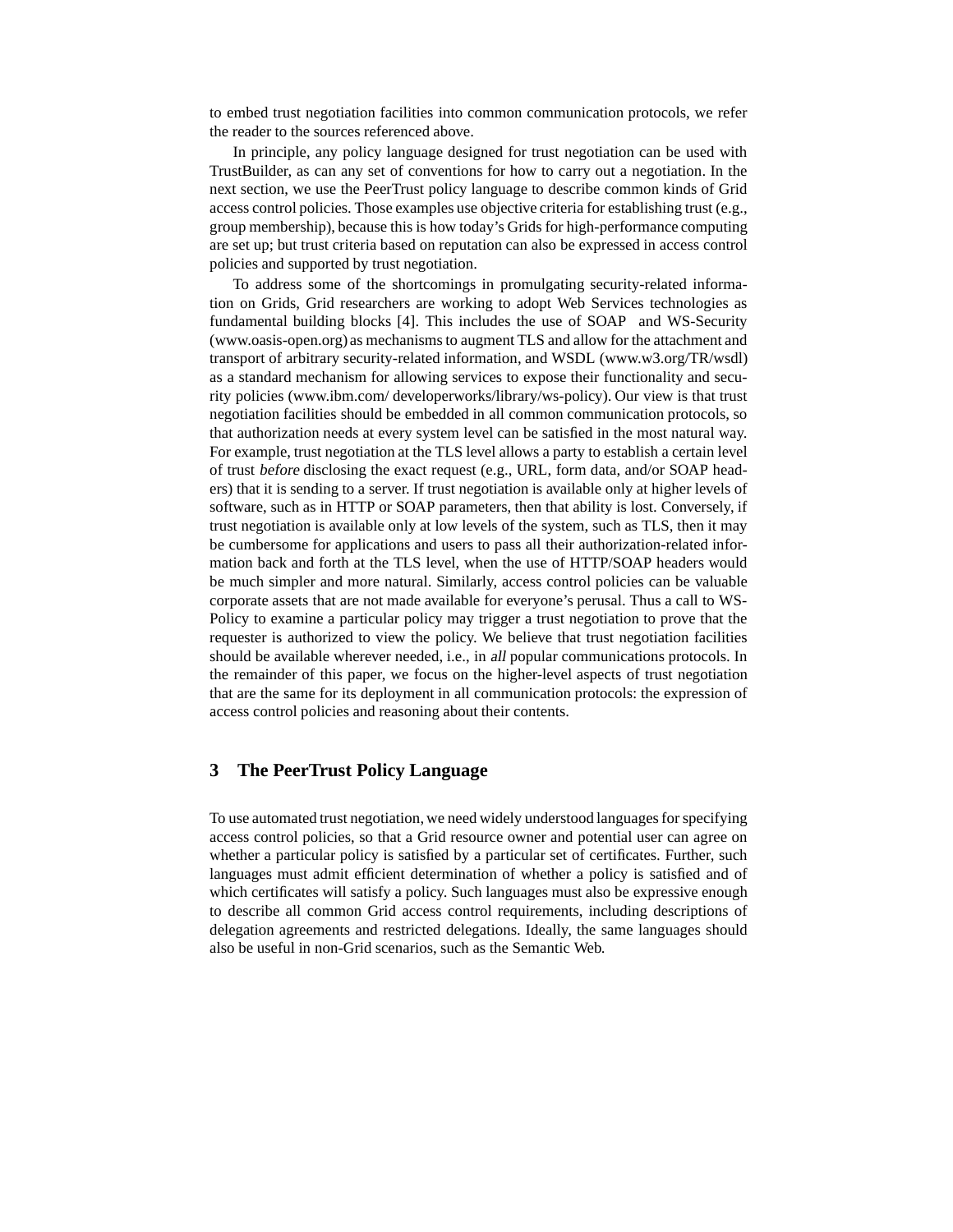Logic programs are an obvious substrate for declarative, universally comprehensible policy languages. In fact, recent efforts to develop policy languages suitable for use in trust negotiation have all chosen logic programming as a substrate (RT [11], Cassandra [2], SD3 [17], Bonatti and Samarati [3] with an emerging consensus that constraint logic programs are a very promising choice. PeerTrust also uses a logic programming basis (datalog plus lists, with some new syntactic features described below); for simplicity, we do not use constraints in this paper, because their additional expressivity is not needed for our examples. In general, however, constraints offer an easy way to describe certain kinds of common access control restrictions, e.g., that the shake table can only be accessed by projects whose project numbers start with 46352, or every file in every subdirectory of a particular directory should be accessible. Further, this ease of description comes without a significant compromise in the efficient evaluation of policies. In this short paper, we consider only positive authorizations and policies without negation. We assume that the reader is familiar with the syntax and semantics of simple logic programs.

The motivating examples in the previous sections relied on the use of X.509 certificates for simple proofs of identity. In scenarios such as those, the associated access control policies typically implicitly assume that the party who submits certificates must authenticate to the identity mentioned on the leaf certificate of each submitted chain. In PeerTrust, all authentication requirements are made explicit. This allows PeerTrust policies to make use of more complex certificates that describe relationships between several parties (as opposed to the properties of a single owner), such as a birth certificate. In PeerTrust, a policy can require a party to authenticate to any identity mentioned in a certificate.

### **3.1 Alice Accesses the Wave Tank**

To illustrate the features of PeerTrust, we use the example of Alice's job trying to stir the wave tank. All attempts to access the wave tank are intercepted and filtered by the wave tank access manager, which has an access control policy for each kind of attempted access. The wave tank access manager requires each requester to authenticate itself to the manager and to present a proof that it is acting on behalf of some party (typically a human user). The tank manager relies on a Community Authorization Service with distinguished name "CAS-1" as an authority on which parties belong to which project group, and relies on service CAS-2 as an authority on which project groups are authorized to access the resources it manages. Further, the tank manager expects the requester to provide the proof of group membership. Finally, each project group can only use the wave tank on certain days, and only one job at a time can use the tank.

*Access Requests and Queries.* In the TrustBuilder/RT shake table example, the communication between parties consisted of disclosures of policies (implicit requests for certificates) and certificates. In the version of PeerTrust described in this paper, messages between parties take the form of logic programming queries and proofs that certain pieces of information are answers to those queries. For example, when Alice's job tries to stir the wave tank, the wave tank access manager intercepts the request and generates the following query to its local PeerTrust system: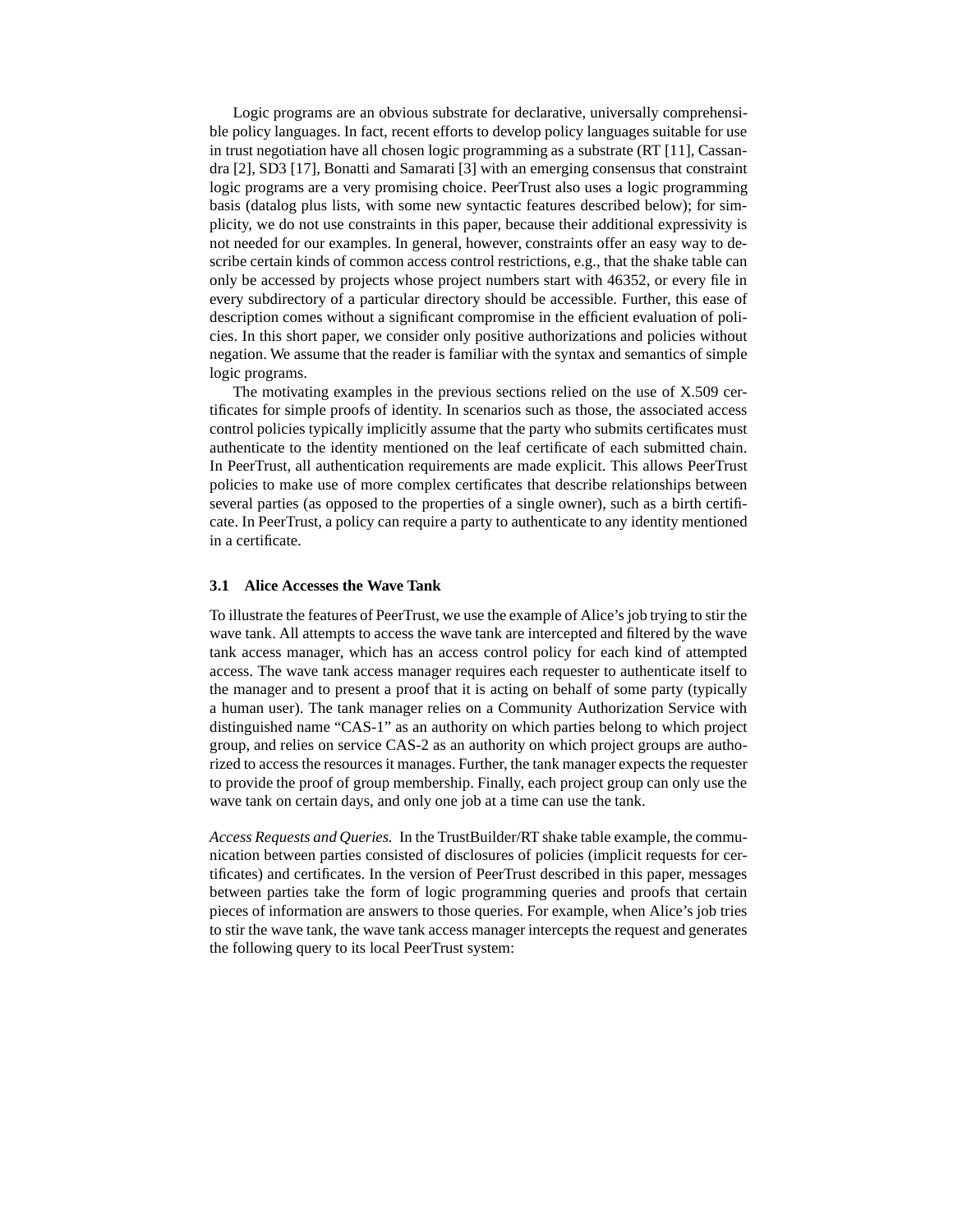"wave tank access manager":

?- grant("Alice's job", "stir", "wave tank") \$ "Alice's job".

As with PeerTrust statements, this query is prefixed by an identity of the party that possesses it, in this case the wave tank access manager. The manager has only one identity, the distinguished name listed in the X.509 certificate issued by NCA to bind "wave tank access manager" to a particular public key. In contrast, we expect Alice to have many identities, each corresponding to an X.509 certificate created by a different authority (possibly even self-issued). On the Grid today, authorization statements refer to parties by their distinguished names, rather than by their public keys as is done in some other trust management scenarios. Thus our policies also refer to parties by their X.509 distinguished names, although for brevity in this paper we are using abbreviations such as "wave tank access manager" and "Alice's job" instead of writing out the full distinguished names. Each Grid Certification Authority guarantees that it will bind a particular distinguished name to at most one public key at a given point in time.

'\$ "Alice's job" ' has been appended to the end of the query to represent the fact that the query is coming from a party with the identity "Alice's job". The identity of the requesting party is appended to each query because the party receiving the query may give different answers depending on who asks the query, or may refuse to answer the query at all. More generally, any literal can have an argument of the general form "\$ Requester" appended to it. We require that each Requester be instantiated with an authenticated identity, e.g., that it be the authenticated identity that the party who tried to access the resource used to set up the underlying TLS connection; it can be a throwaway identity used only for that purpose and not certified by any well-known authority. For example, Alice's job might self-issue an identity certificate that she uses only for setting up a secure channel for communication, so that she does not give out any privileged information before trust is established. When using the FTP protocol, Alice's job might authenticate to the identity "guest" using an email address as her password. In the current example, we assume that Alice's job sets up the underlying communication channel using the identity "Alice's job" that was given to it when its parent job spawned it. More generally, whatever underlying protocol is used for communication, we assume that it provides a private and authenticated channel for communication between the parties that it connects.

*Policies.* The tank manager has a policy for who is allowed to access the wave tank:

"wave tank access manager": grant(Job, Operation, Resource)  $\$$  Job  $\leftarrow$ actingOnBehalfOf(Job, User) member(User, Project) @ "CAS-1" @ Job, grant(Project, Operation, Resource) @ "CAS-2", accessManager(Resource, "wave tank access manager"), currentDay(Today), authorizedDay(Project, Today), notAlreadyInUse(Resource, Job).

The tank policy says that if seven conditions are met, then the wave tank access manager will allow a particular Job to perform a particular Operation on a particular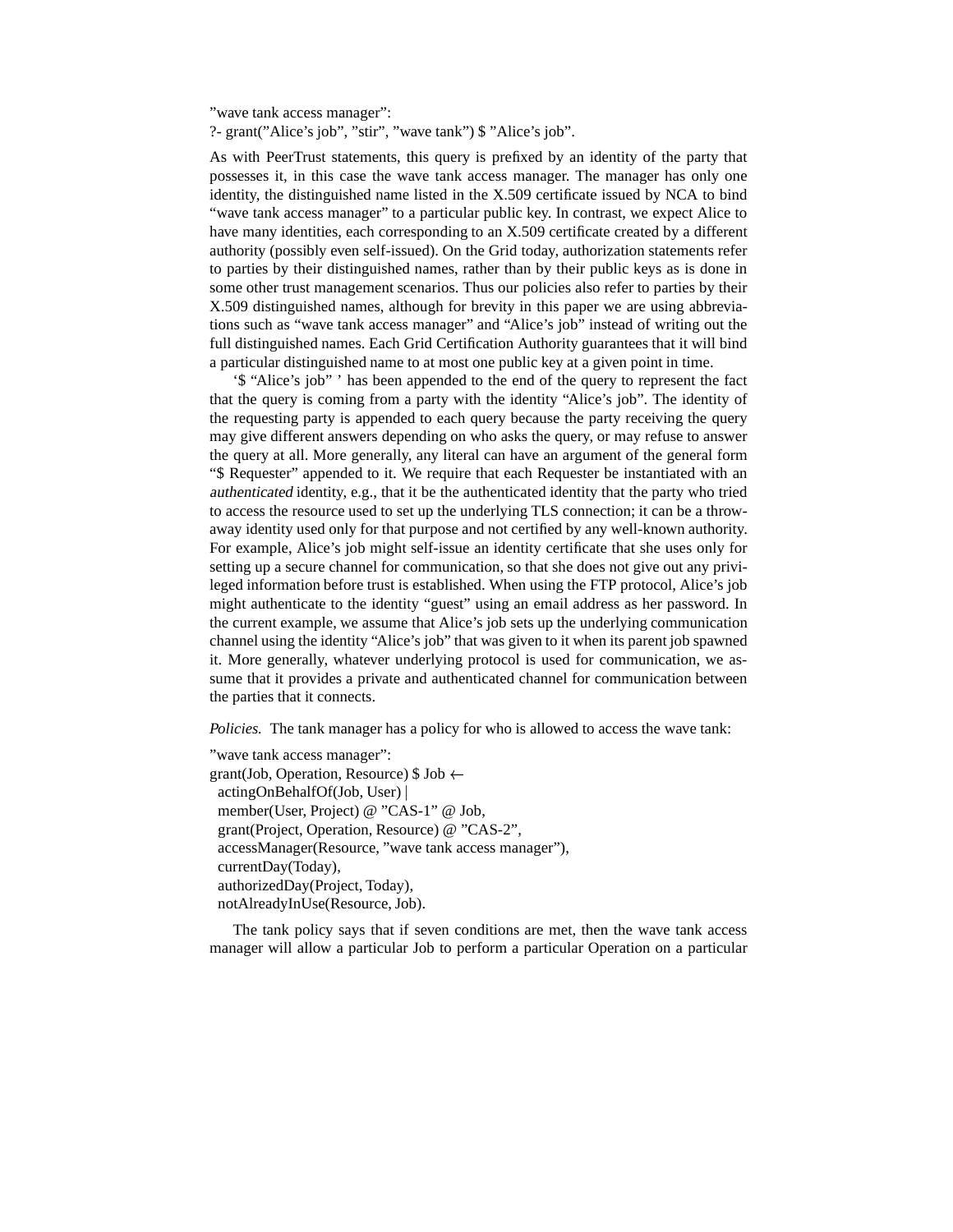Resource. '\$ Job' has been appended to the head of the rule to represent the fact that this rule is used only to answer queries generated by the job that trying to access the resource. In other words, if a third party asked the wave tank access manager whether Alice's job could stir the tank, the manager would refuse to answer the query (assuming it had no other relevant rules).

The fourth condition of the tank policy is the simplest; it says that the Resource must be one that the wave tank access manager manages. accessManager is an extensional predicate, i.e., the wave tank access manager stores facts that list all the resources it manages. For our purposes, the relevant stored fact is 'accessManager("wave tank", "wave tank access manager").'

*Authorities and Signatures.* The ability to reason about statements made by other parties is central to trust negotiation. The second and third conditions of the wave tank policy say that the wave tank access manager considers CAS-1 to be an authority on which groups each user belongs to, and CAS-2 to be an authority on which groups are allowed to access the manager's resources. The literal 'grant("BigQuake", "stir", "wave tank") @ "CAS-2"' is derivable at the wave tank access manager if CAS-2 tells the manager that 'grant("BigQuake", "stir", "wave tank")' is true. In PeerTrust, a party can send queries to other sites<sup>4</sup> as a means of determining what is considered to be true at those sites. In PeerTrust, there may be many formulas that are true at CAS-2 but underivable for the wave tank manager. For example, user Bob may be a member of the BigQuake project according to CAS-1, but the wave tank access manager will probably be unable to derive that fact unless Bob tries to access the wave tank.

When the wave tank manager asks CAS-2 if the BigQuake project can stir the wave tank (later on, we will see how the tank manager knows to ask this particular query), the query is represented at CAS-2 as follows:

## "CAS-2":

?- grant("BigQuake", "stir", "wave tank") \$ "wave tank access manager".

Again, '\$ "wave tank access manager"' at the end of the query represents the fact that the query comes from a party who has authenticated to the identity "wave tank access manager".

We assume that given an identity for a party, e.g., taken from an X.509 certificate from a well-known issuer or from an identity that the party used to set up a communication channel, the system underlying PeerTrust is able to send a message to that party. Thus, for example, the wave tank access manager is able to send a message to CAS-2 containing the query described above. In the version of PeerTrust described in this paper, each query answer takes the form of a *signed proof*, i.e., a derivation tree which includes signatures specifying which party is responsible for which part of the derivation tree. For the moment, let us simply assume that CAS-2 responds to the wave tank access manager's query by saying that the BigQuake project can stir the wave tank:

"wave tank access manager":

grant("BigQuake", "stir", "wave tank") signedBy ["CAS-2"].

<sup>&</sup>lt;sup>4</sup> We use the words "site" and "identity" interchangeably. A party may have many identities, and chooses a particular identity to use whenever it sends a query.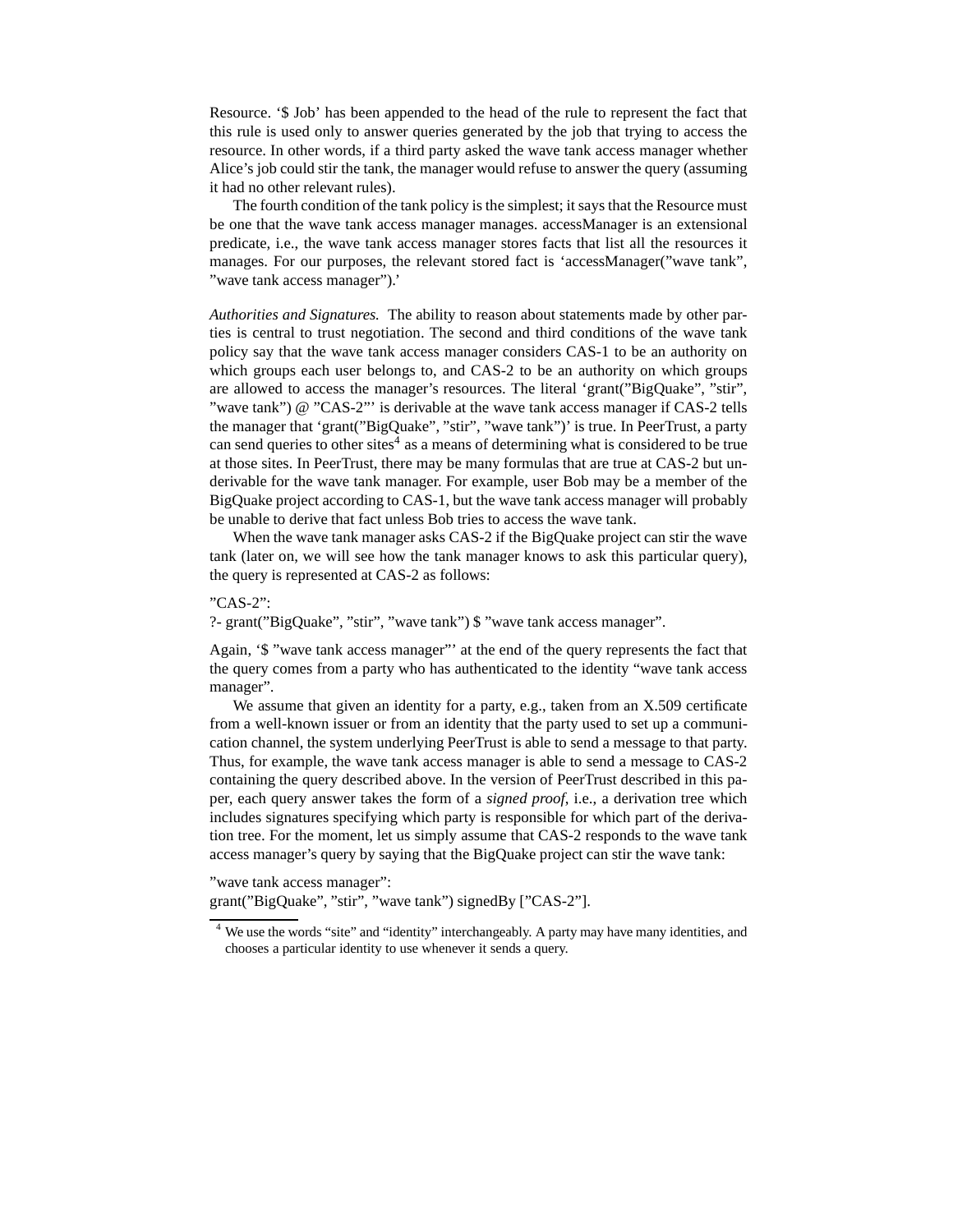CAS-2 is required to sign its answer before it forwards it to the wave tank access manager. More generally, in the version of PeerTrust described in this paper, all pieces of the proof bear digital signatures, so they form a nonrepudiable proof that a particular answer was given by the signer. The identity in the "signedBy" term is the distinguished name in the X.509 certificate for the public key used in the signature attached to the answer. The wave tank access manager can cache the answer and use it to handle subsequent access requests from the BigQuake project without having to send messages to CAS-2. Similarly, if the wave tank access manager ever wants to prove to a third party that 'grant("BigQuake", "stir", "wave tank") @ "CAS-2"' is true, the manager can prove it by sending the signed and cached answer from its earlier query to CAS-2. The underlying semantic principle in both cases is that given any signed rule at a site, e.g., 'literal signedBy ["identity"]', it follows that 'literal @ "identity"' is true at the same site. Similarly, given any rule of the form

#### site:

head \$ Requester  $\leftarrow$  signedBy [identity] literal<sub>1</sub>, ..., literal<sub>n</sub>.

#### we also have

#### site:

head \$ Requester @ identity  $\leftarrow$  literal<sub>1</sub> @ identity, ..., literal<sub>n</sub> @ identity.

Let us turn our attention to the second condition in the body of the tank policy, 'member(User, Project) @ "CAS-1" @ Job'. For User "Alice Smith", the tank manager will only be able to derive 'member("Alice Smith", project) @ "CAS-1" @ "Alice's job"' for a particular project Alice's job is willing and able to obtain the appropriate project membership certificate and send it to the wave tank access manager. To start the process, the wave tank access manager sends a query '?- member ("Alice Smith", Project) @ "CAS-1"' to Alice's job. Alice's job may already have cached a signed statement from CAS-1 that lists one or more projects that Alice Smith belongs to; if not, Alice's job can ask CAS-1 for such a statement. In the latter case, the query received by CAS-1 has the following form:

### "CAS-1":

?- member("Alice Smith", Project) \$ "Alice's job".

For the moment, let us assume that CAS-1 eventually responds to Alice's job's query by saying that Alice is a member of exactly one project, BigQuake. Then the received answer has the following form:

"Alice's job": member("Alice Smith", "BigQuake") signedBy ["CAS-1"].

Alice can then sign the answer herself and send it to the wave tank access manager, producing

"wave tank access manager": member("Alice Smith", "BigQuake") signedBy ["CAS-1", "Alice's job"].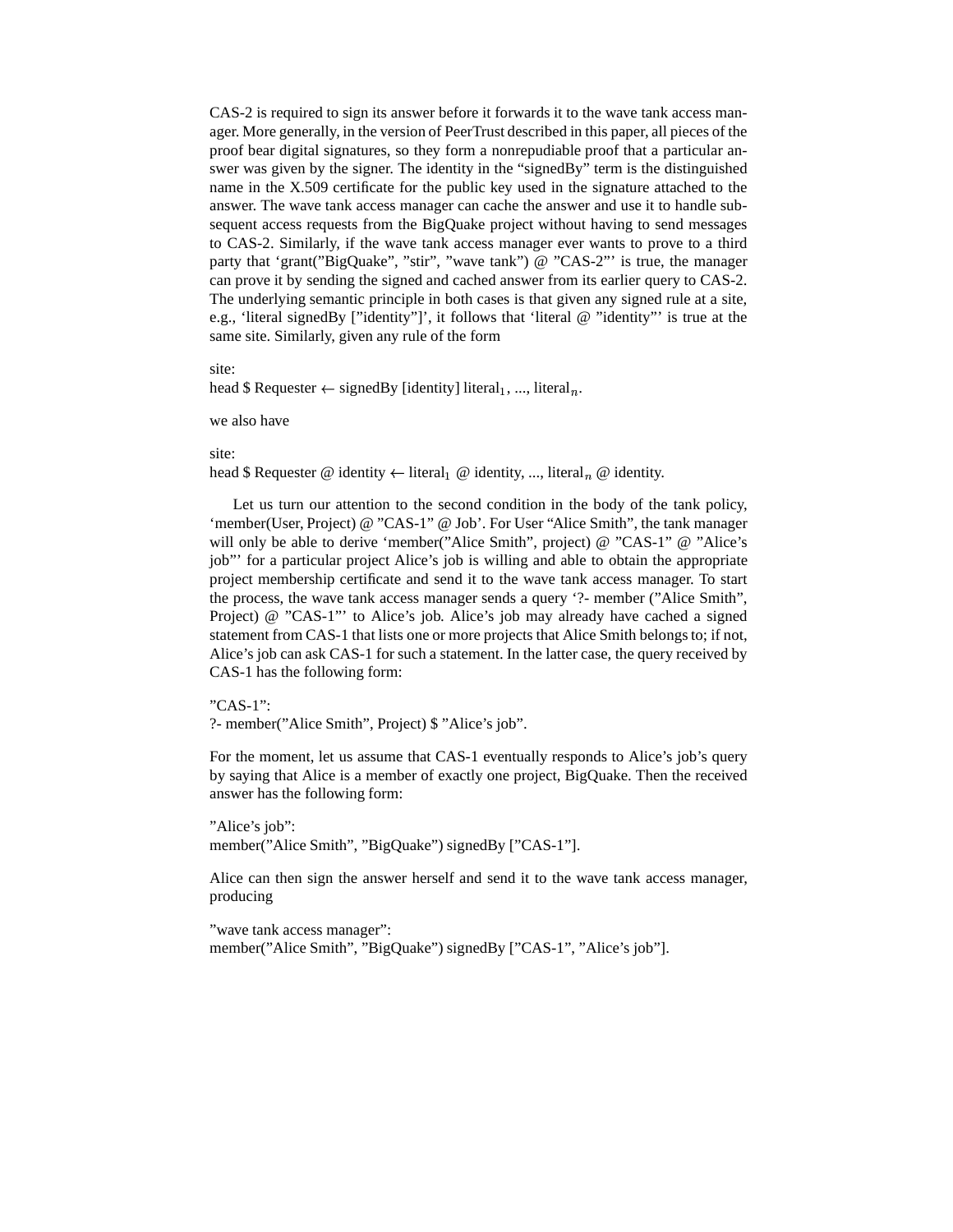Returning to the tank policy, we see that if the tank manager has learned all of the information described above (i.e., the relevant authorities have said that Alice Smith is a member of the BigQuake project, which is allowed to stir the tank), then bound versions of the conditions in the body of the policy are all derivable at the manager's site, except for possibly the first, sixth, and seventh. The sixth condition is true at the wave tank access manager if Today is the BigQuake project's day to stir the tank, where Today is instantiated by a call to an external "built-in"predicate currentDay, whose meaning is widely accepted by all parties (e.g., the day of the week at the site making the access control decision). The notAlreadyInUse(Resource,Job) literal also involves an external call. Let us assume that the wave tank access manager's list of facts for the "authorized-Day" predicate indicates that the BigQuake project is allowed to stir the tank today, and no one is currently stirring the tank.

*Guards.* We have now considered all but the first condition in the body of the tank policy. Notice the "|" symbol that separates this literal from the remainder of the body of the rule. When the " " symbol is present in the body of a rule, all the body literals to its left form the guard of the rule. Guards do not affect the semantics of a rule but do affect its evaluation in practice, by requiring that all the literals in the guard must evaluate to "true" before the remainder of the literals in the rule can be evaluated. In this particular case, the variable instantiations from the head of the policy allow us to instantiate the guard literal as 'actingOnBehalfOf("Alice's job", User)'. This guard checks to see which user has spawned this job, by requiring a proof that a user says that Alice's job is acting on the user's behalf. After a discussion of CAS-1's and CAS-2's policies, we will consider how Alice's job can provide such a proof to the wave tank access manager. Assuming that we get a proof for the case where User is "Alice Smith", and the remaining literals in the body of the policy are all true at the wave tank access manager as discussed above, then the head of the policy rule, 'grant("Alice's job", "stir", "wave tank") \$ "Alice's job"' is also true at the wave tank access manager. Thus the manager can allow Alice's job to stir the wave tank.

In the tank policy, guards are used to improve efficiency. A more important use is to limit derivability. Corporate and personal policies often contain sensitive information that should not be disclosed to just any party. The use of guards ensures that queries corresponding to the sensitive parts of a policy will not be sent out until a certain threshold of trust, as defined by the rule's guard, has been established. The simple scientific Grid examples used in this paper do not involve sensitive policies.

*Users, Jobs and Delegation.* CAS-1 and CAS-2 have their own policies on what kinds of queries they are willing to answer. CAS-1 will accept queries about project groups from users' jobs. CAS-2 will accept queries about groups from resource managers and users' jobs. These policies, and the relevant facts, are as follows:

## "CAS-1":

member(User, Group)  $\$$  Job  $\leftarrow$  // queries from users' jobs actingOnBehalfOf(Job, User), authenticatesTo(Job, "CAS-1", "NCA") @ Job member(User, Group). member("Alice Smith", "BigQuake").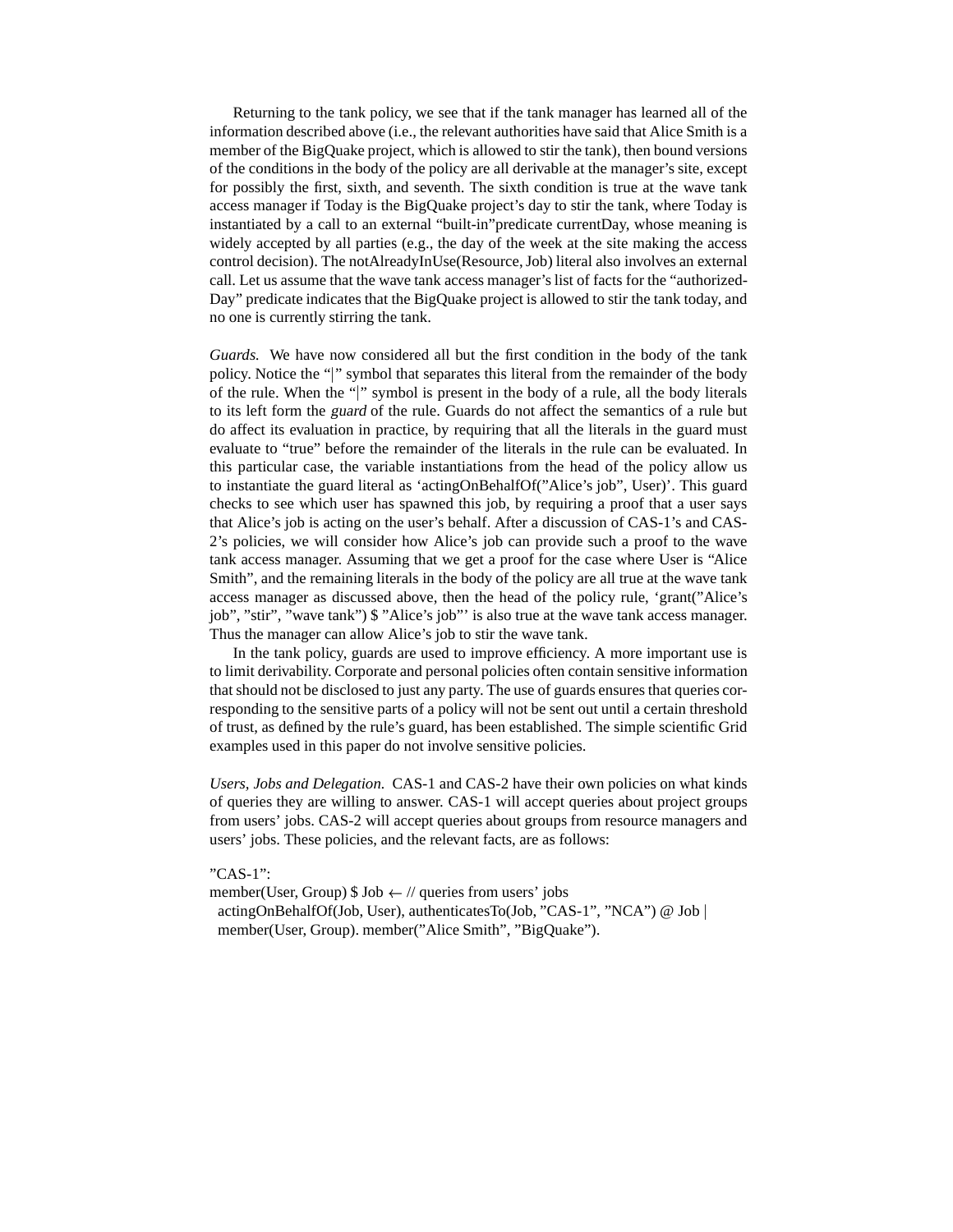## "CAS-2":

grant(Group, Operation, Resource)  $\$\text{Job} \leftarrow \text{// queries from users' jobs}$ 

actingOnBehalfOf(Job, User), authenticatesTo(Job, "CAS-2", "NCA") @ Job,

member(User, Group) @ "CAS-1" @ Job | grant(Group, Operation, Resource).

grant(Group, Operation, Resource) \$ Requester  $\leftarrow$  // queries from resource managers

authenticatesTo(Requester, "CAS-2", "NCA") @ Requester

accessManager(Resource, Requester), grant(Group, Operation, Resource).

accessManager("wave tank", "wave tank access manager").

grant("BigQuake","stir", "wave tank").

The wave tank access manager, CAS-1, and CAS-2 all have predicates called member and authenticatesTo. However, each of these predicates is defined locally—there is no a priori global agreement on how the predicates are defined or what their extensions are. For example, CAS-2 might not believe that the wave tank access manager manages the wave tank, even though the wave tank access manager does believe it. That is why both sites' policies check (local versions of) the same predicate. More generally, in trust negotiation we must be able to distinguish between predicates that can be queried by external entities and appear in query answers, and ones that cannot—analogous to the public and private procedures in object-oriented languages. Entities may also have private rules, which are neither shown to nor can directly be applied by other entities. The bodies of public rules can include predicates that are defined partly or entirely in private rules. Public and private rules and predicates are straightforward to design and implement in definite Horn clauses. In this paper we use only public rules, because the support for privacy that private rules provide is not needed in our scientific Grid examples. We assume that all parties are using a shared ontology for the (public) predicates that appear in queries and query answers, so that they are intelligible without an intermediate translation step.

The literals involving predicates actingOnBehalfOf and authenticatesTo in CAS-1's and CAS-2's rules require further explanation. In the examples in this paper, authenticatesTo(Identity, Party, Authority) @ Requester is derivable at Party and at Requester, if Requester has proved to Party that Requester has identity Identity, using an X.509 certificate issued by Authority. As with other predicates, the exact interpretation of the external predicate authenticatesTo can vary from site to site; other possible definitions include demonstrating knowledge of the password associated with a particular login at site Authority or passing a biometric test as defined by Authority. One can also use the authenticatesTo predicate to define more complex authentication-related predicates that include, for example, constraints on the length of the X.509 identity certificate chain and on the identity of the Authority at the root of the chain.

Recall that the third condition in the body of the wave tank policy is satisfied if the wave tank access manager determines that the literal grant("BigQuake", "stir", "wave tank") is true at CAS-2. Suppose that the wave tank manager queries CAS-2 for this information, and authenticates itself to CAS-2 during channel setup using its only identity, "wave tank access manager". The answer to the query depends on the set of variable bindings under which the literal authenticatesTo(Requester, "CAS-2", Authority) @ Requester is derivable at CAS-2. CAS-2 already knows one binding for Requester, because the requester already authenticated to "wave tank access manager" during con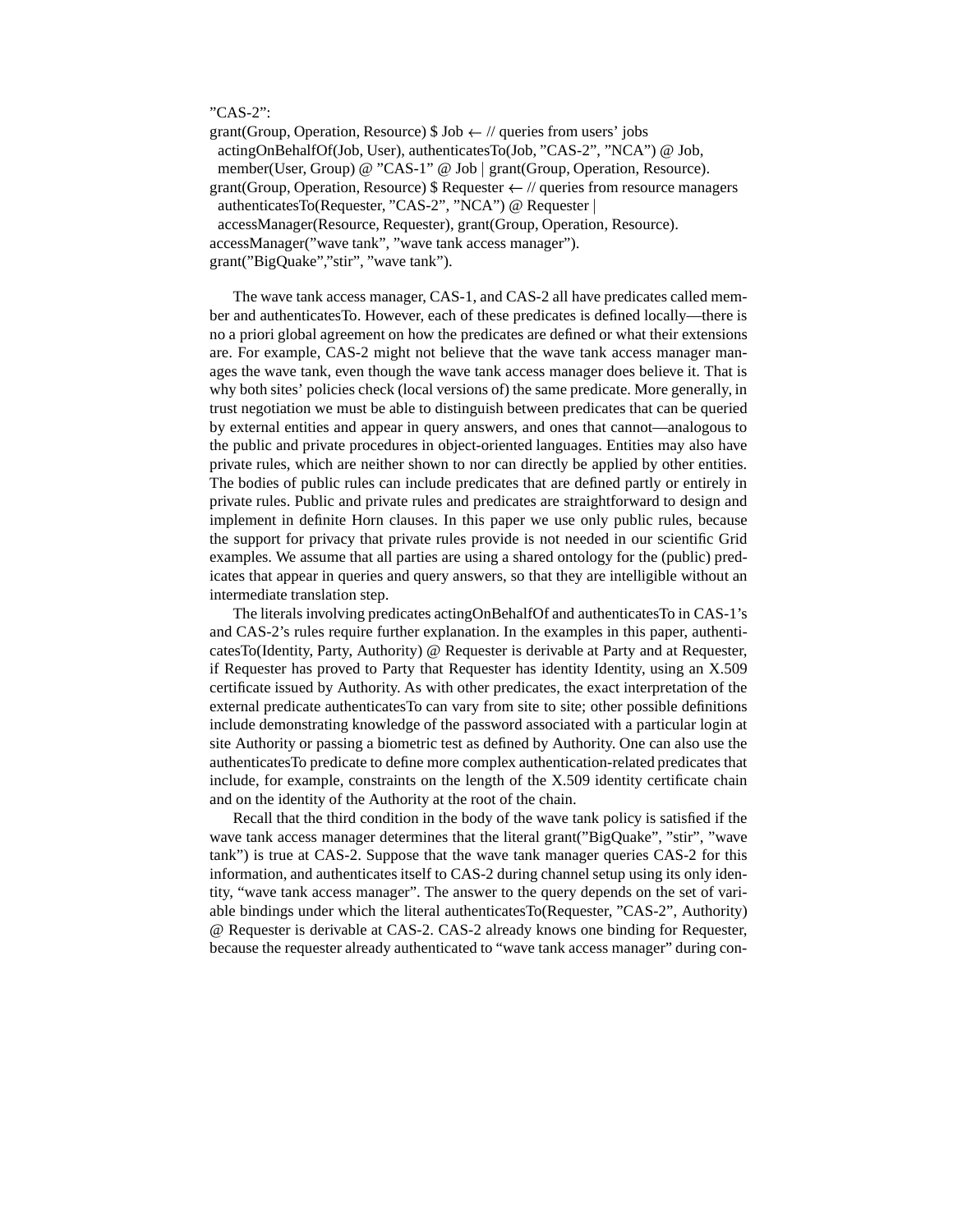nection setup. However, this authentication might not have used a certificate issued by NCA, or might have used another kind of authentication not acceptable for the purpose of this particular policy. This can be remedied if needed through the external procedure call associated with authenticatesTo. During the course of this procedure call, Requester can sign a challenge from CAS-2 using the public key associated with another of Requester's distinguished names, and return the signed challenge to CAS-2 along with a copy of the X.509 certificate that binds that key to that distinguished name. The uniqueness of the challenge from CAS-2 prevents Requester from replaying authentications that it has seen earlier from other parties.

*Proxy Certificates and ActingOnBehalfOf.* On the Grid, Alice uses X.509 proxy certificates [19] to delegate rights to her jobs. Proxy certificates are similar to X.509 End Entity Certificates. The primary difference is that users like Alice issue proxy certificates to their jobs to create short-term (e.g., one-day) delegation of their rights. The short-term nature of proxy certificates allows them to be more lightly protected than the long-term EEC certificates. For example, proxy certificates are often protected with local filesystem permissions as opposed to being encrypted.

Alice can use Grid proxy certificates together with her own local definition of actingOnBehalfOf to control which rights her subjobs have. The wave tank access manager can refer to her definition, and ask the job to provide the proof:

"wave tank access manager": actingOnBehalfOf(Proxy, User)  $\leftarrow$  actingOnBehalfOf(Proxy, User) @ User @ Proxy.

When a party starts a job on the Grid, it gives a signed delegation / proxy certificate to the new job. We represent this in PeerTrust as the literal authorizedJob(Job) signedBy [Party]. Alice has additional rules that say that the subjobs of her jobs are also acting on her behalf. Alice's job can prove to the wave tank access manager that it is acting on Alice's behalf by signing and presenting the following, for example:

```
\text{actingOnBehalfOf}(\text{Proxyl}, \text{"Alice Smith"} \leftarrow \text{signedBy } [\text{"Alice Smith"}]authorizedJob(Proxy1, ExpirationDate) @ "Alice Smith",
 currentDay(Today), Today 
ExpirationDate.
\text{actingOnBehalfOf}(\text{Proxy2}, \text{"Alice Smith"} \leftarrow \text{signedBy } [\text{"Alice Smith"}]actingOnBehalfOf(Proxy1, "Alice Smith"),
 authorizedJob(Proxy2, ExpirationDate) @ Proxy1,
 currentDay(Today), Today 
ExpirationDate.
authorizedJob("Alice's proxy","1/1/2005") signedBy ["Alice Smith"].
authorizedJob("Alice's second proxy","1/1/2005") signedBy ["Alice's proxy"].
authorizedJob("Alice's job","1/1/2005") signedBy ["Alice's second proxy"].
```
These signed statements allow the wave tank access manager to derive the fact that Alice Smith would say that Alice's job is acting on her behalf. As actingOnBehalfOf is a local predicate, CAS-1 and CAS-2 can use the definition above, or one of their own. Because Grid proxy certificates expire quickly, the expiration check is important. Checks of certificate validity dates are explicit in PeerTrust (rather than being built into the surrounding environment, like tampering and signature checks) because expired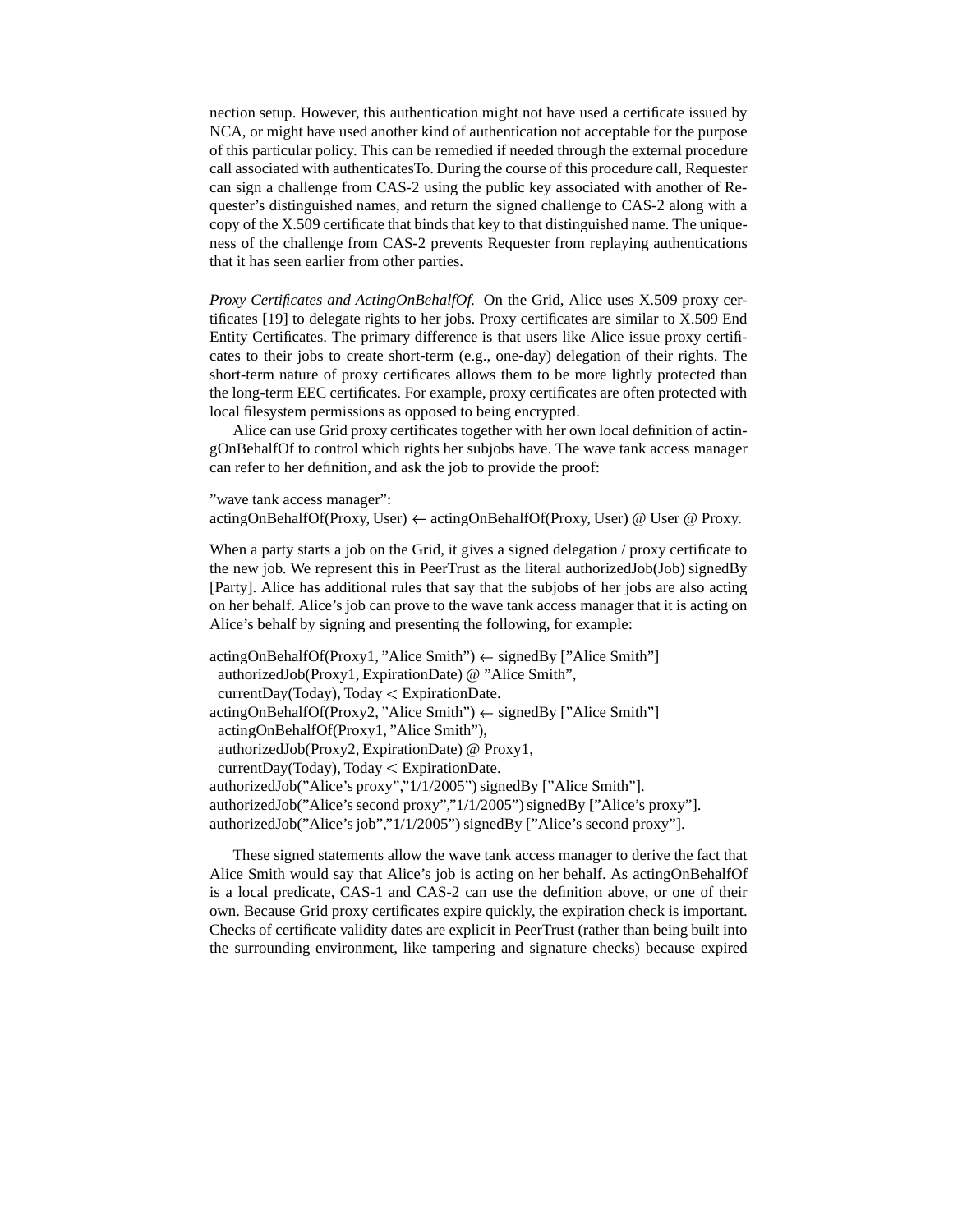certificates and certificates not yet valid can be quite useful. For example, to obtain a visa to many countries, one must show a passport that is valid for six months in the future. To argue that student loan repayment should have been deferred, one can show that one was a full-time student during the previous semester.

The example policies in this paper have not needed checks for certificate revocation. In PeerTrust, those checks must be described explicitly in the policy (just like expiration checks) because they are usually quite costly (a round-trip message to a revocation service) and whether they are worth the cost is an application-dependent decision. For example, a university will probably want to check whether a student ID has been revoked (e.g., because the student has withdrawn) before allowing the student to use an athletic facility. But a local hardware store that offers a discount to students for small purchases will not find a student ID revocation check worthwhile.

### **3.2 Alice Starts a Job Through a Portal**

Alice has sent several of her long-term certificates to the NCSA MyProxy certificate repository [13] for safekeeping, and obtained a username and password there that will allow her to access MyProxy when she is away from her office. Now she connects to the internet at the airport, to check on the status of a job she submitted earlier, and sees that it has failed. She tweaks its parameters and is ready to resubmit it to the TeraGrid Linux cluster at SDSC. Her interface for the job submission is the public NPACI HotPage Grid Portal web page (https://hotpage.npaci.edu/), where she types in the name of her certificate repository (NCSA MyProxy) along with her user name and password at that MyProxy server, and the name she has given to her certificate (stored at MyProxy) that she wants her job to be able to use. The NPACI HotPage Portal authenticates itself to NCSA MyProxy, which is only willing to talk to certain clients (portals). Once authenticated, the portal asks MyProxy to issue a proxy credential that it can give to Alice's new job, so the job can prove that it is acting on Alice's behalf. Alice may have many identity credentials at MyProxy, and any of them can be used as the basis for issuing a new proxy credential. To indicate which one to use, Alice has typed in the credential name at the portal's web page. To obtain access to the proxy creation service, MyProxy requires the portal to submit the user name and password that Alice supplied earlier. NCSA MyProxy checks that the password is the right password for that user name, and if so, lets the portal access the proxy credential issuing service. With the new proxy credential in hand, the portal can submit Alice's job to the appropriate platform.

The previous paragraph describes how job submission through a portal works on the Grid today. Now we show how to encode the relevant access control policies in PeerTrust. The portal temporarily caches the information Alice typed in:

NPACI HotPage Portal (private): requestedProxyServer("Alice Smith", "NCSA MyProxy"). requestedPassword("Alice Smith", "Alice1234"). requestedCredential("Alice Smith", "Alice at NCA").

NPACI HotPage Portal (public):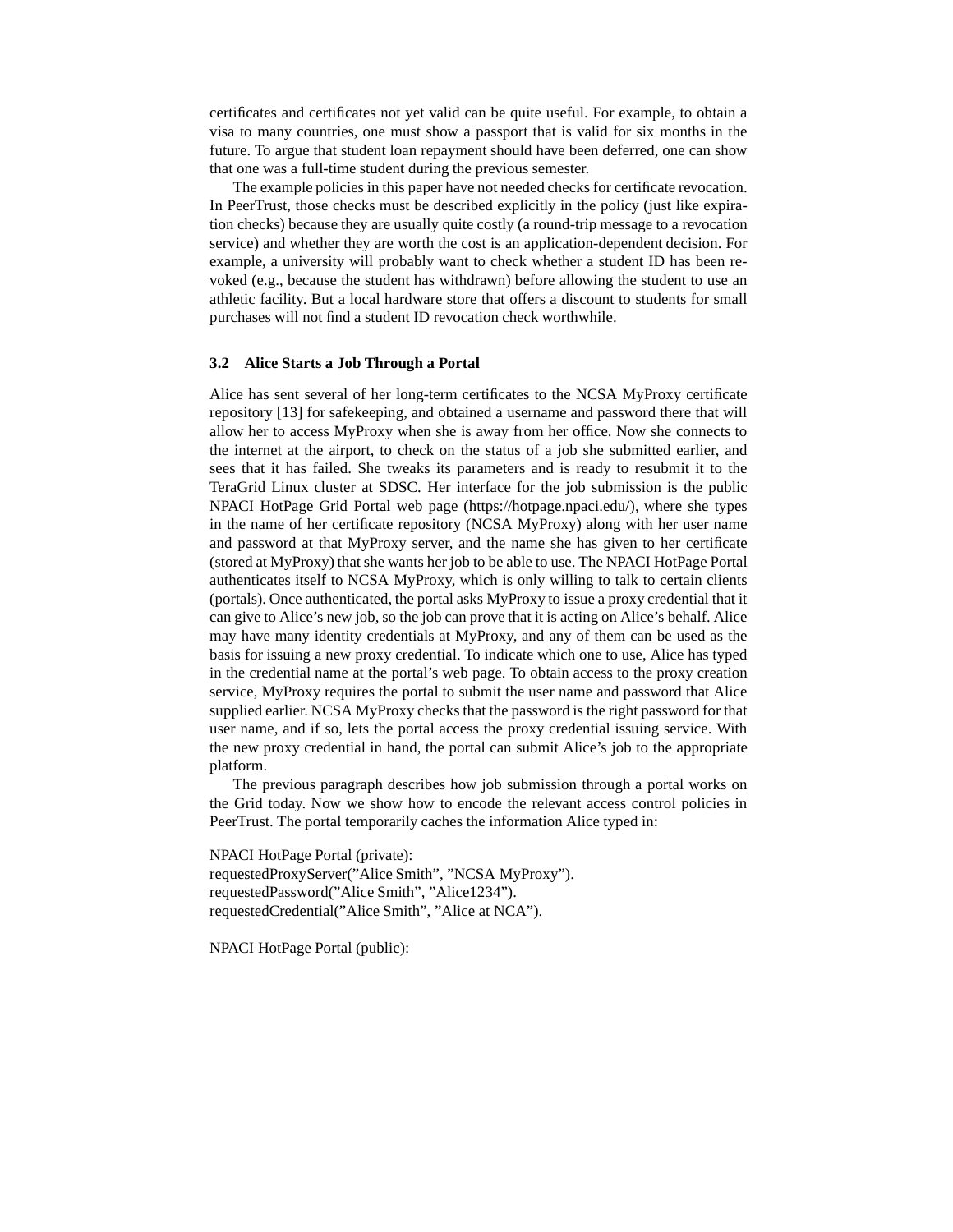```
password(User, Password) \$\MyProxy \leftarrowrequestedProxyServer(User, MyProxy) @ User @ MyProxy 
 requestedPassword(User, Password).
member("NPACI HotPage Portal", "NCSA MyProxy Permitted Portals")
  signedBy ["CAS-1"].
```
The facts about Alice are private so that the portal can protect its users' privacy. For example, Alice's password will only be sent to the MyProxy server that she requested. The portal has cached certificates from CAS-1 regarding the portal's own group memberships, because the MyProxy servers will not talk to just any portal [20], and it cannot submit a Grid job without obtaining a proxy certificate for the job. In particular, the MyProxy server has the following policy for access to its proxy issuing service:

### NCSA MyProxy:

```
accessProxyIssuingService(UserName, Password, CredentialName) $ Portal 
 member(Portal, "NCSA MyProxy Permitted Portals") @ "CAS-1" @ Portal,
 authenticatesTo(Portal, "NCSA MyProxy", "NCA") @ Portal |,
 correctPassword(UserName, Password).
```
Here, correctPassword is a local extensional private predicate. If access is granted, MyProxy's credential issuing service works with the portal to create a new proxy credential and associated key pair, which can be used to satisfy literals of the form 'authorizedJob("NPACI HotPagePortal") signedBy ["Alice Smith"]' in PeerTrust policies. The portal can use the new credential chain to submit the job via SDSC Gatekeeper on Alice's behalf.

# **4 Related Work**

The Secure Dynamically Distributed Datalog (SD3) trust management system [9] is closely related to PeerTrust. SD3 allows users to specify high level security policies through a policy language. The detailed policy evaluation and certificate verification is handled by SD3. Since the policy language in SD3 is an extension of Datalog, security policies are a set of assumptions and inference rules. SD3 literals include a "site" argument similar to our "Authority" argument, though this argument cannot be nested. "Requester" arguments are not possible either, which is appropriate for SD3's target application of DNS, but restricts SD3's expressiveness too much for our purposes. SD3 does not have the notion of guards, which are needed when the information in policies is to be kept private from certain parties. The newly proposed policy language Cassandra [2] combines many of the features of SD3 and RT [11], and is also close to PeerTrust.

Recent work in the context of the Semantic Web has focussed on how to describe security requirements, leading to the KAoS and Rei policy languages [10, 16]. KAoS and Rei investigate the use of ontologies for modeling speech acts, objects, and access types necessary for specifying security policies on the Semantic Web. PeerTrust complements these approaches by targeting trust establishment between strangers and the dynamic exchange of certificates during an iterative trust negotiation process that can be declaratively expressed and implemented based on guarded distributed logic programs.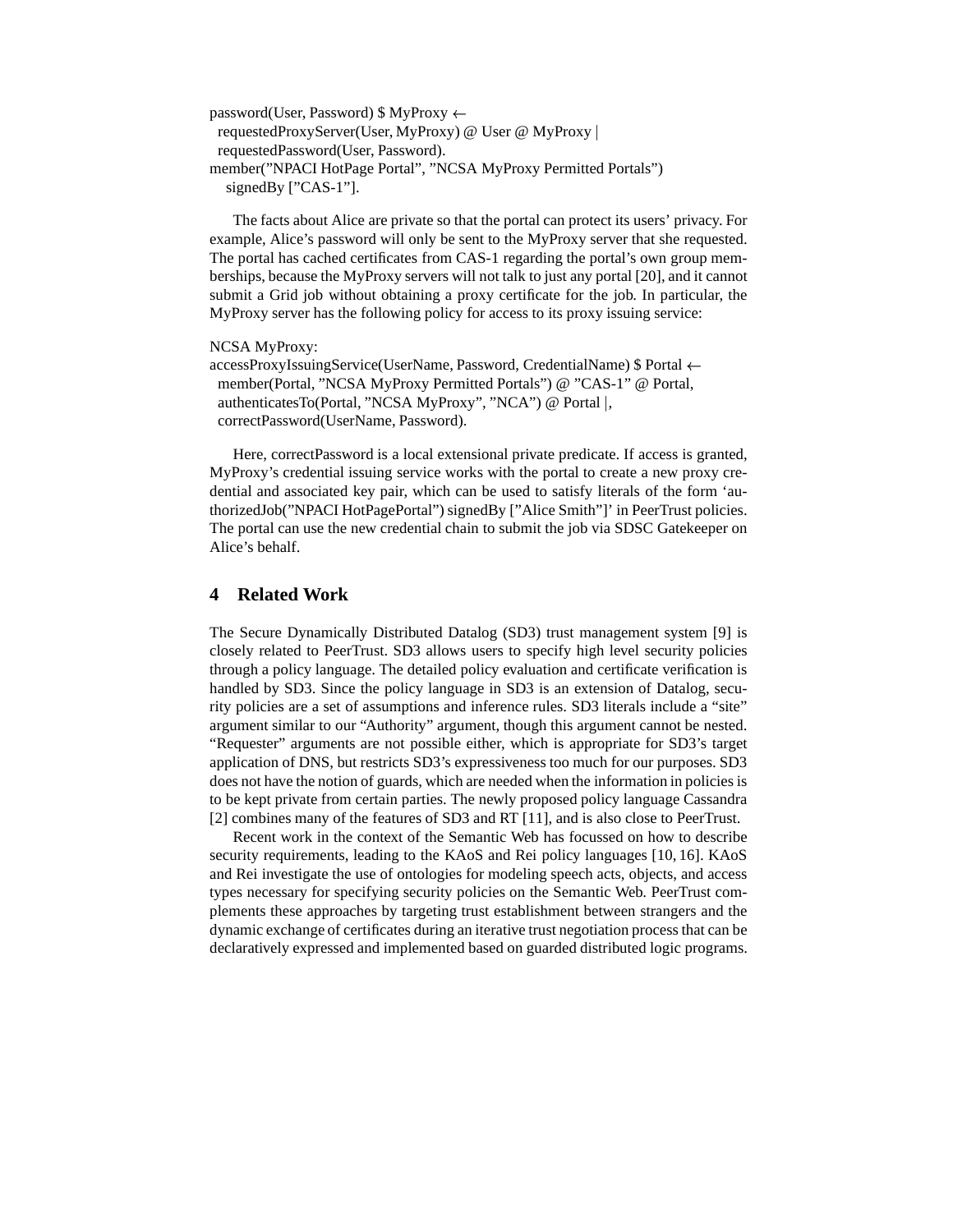Similar to the situated courteous logic programs of [6] that describe agent contracts and business rules, PeerTrust builds upon a logic programming foundation to declaratively represent policy rules and iterative trust establishment. The extensions described in [6] are orthogonal to the ones described in this paper; an interesting addition to PeerTrust's guarded distributed logic programs would be the notion of prioritized rules to explicitly express preferences between different policy rules.

Akenti [15] is a distributed policy-based authorization system designed for Grid environments using attribute certificates and delegated authorization. The Akenti model provides mechanisms for managing authorization policies from multiple stakeholders. After a requester authenticates to a resource, the Akenti policy engine gathers useconditions for the resource and attribute certificates for the requester, then evaluates whether the requester meets the use-conditions. Akenti assumes attribute certificates are publicly available and does not provide the privacy features of an interative trust negotiation process as presented in this paper.

As discussed earlier, authorization in GSI is commonly based on identity credentials and access control lists (grid-mapfiles). However, recent work applies authorization credentials and authorization policy management techniques to Grid computing. The Community Authorization Service (CAS) [14], Virtual Organization Membership Service (VOMS) [1], and Privilege Management and Authorization (PRIMA) system [12] each embed authorization credentials in GSI proxy credentials, to enable transport of authorization credentials in existing GSI authentication protocols. CAS embeds signed SAML policy assertions in GSI proxy credentials, encoding specific rights such as read and/or write access to files served by a GridFTP server. VOMS embeds attribute certificates in GSI proxy credentials that specify group and virtual organization membership for access to community resources. PRIMA embeds XACML privilege statements in GSI proxy credentials that are compared with XACML resource policies for access control. The trust negotiation techniques described in this paper could be applied to these systems to avoid unnecessary disclosure of attributes and authorization credentials as well as providing mechanisms for gathering the necessary credentials to obtain a requested authorization.

# **5 Conclusion and Further Work**

In this paper, we have used examples to show how to handle common Grid authentication and authorization scenarios using trust negotiation with the PeerTrust policy language. For readers interested in experimenting with PeerTrust, the PeerTrust 1.0 prototype is freely available at http://www.learninglab.de/english/projects/peertrust.html. Like the earlier prototype described in [5], PeerTrust 1.0's outer layer is a signed Java application or applet program, which keeps queues of propositions that are in the process of being proved, parses incoming queries, translates them to the PeerTrust language, and passes them to the inner layer. Its inner layer answers queries by reasoning about PeerTrust policy rules and certificates using Prolog metainterpreters (in MIN-ERVA Prolog, whose Java implementation offers excellent portability), and returns the answers to the outer layer. PeerTrust 1.0 imports RDF metadata to represent policies for access to resources, and uses X.509 certificates and the Java Cryptography Architecture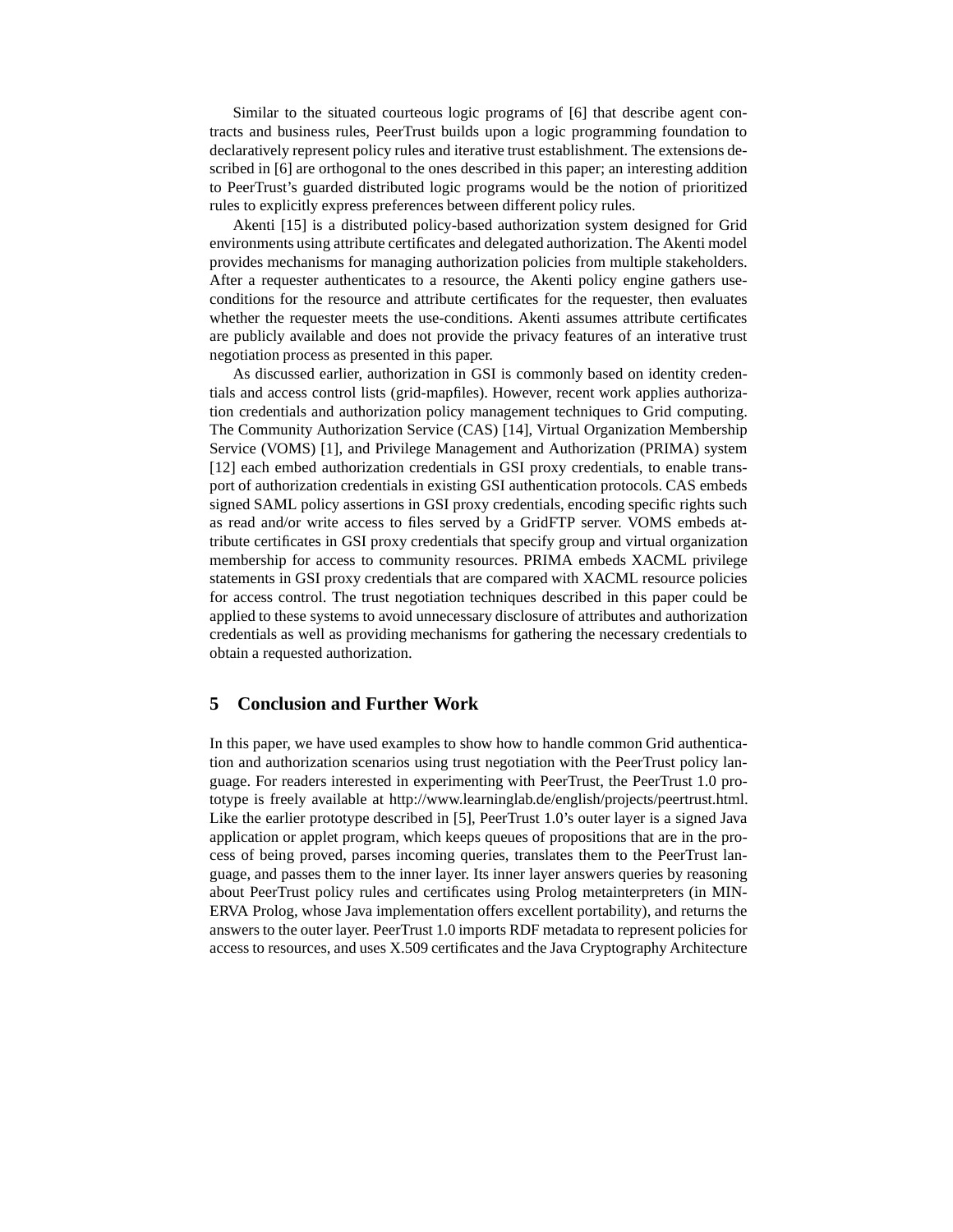for signatures. It employs secure socket connections between negotiating parties, and its facilities for communication and access to security related libraries are in Java.

In this paper, we have not had room to discuss PeerTrust's semantics, which are an extension of those of SD3. In PeerTrust, in general there will be many facts that are true but that a party is unable to derive at run time. Further, the facts that a party is able to derive may depend on its previous interactions with its peers. PeerTrust's distinction between truth and run-time derivability opens up many interesting research questions for future work. One would like to be able to analyze a PeerTrust program's safety and availability properties: for a particular resource, which users will be able to find proofs to convince the resource manager to let them access it, and under what conditions? Which classes of users will never be able to access that resource? These classic analysis questions have recently been shown to be tractable for RT and may also be tractable for the more complex searches for proofs that are possible in PeerTrust. Other interesting issues include how to control the evolution of a distributed proof process, including termination guarantees, deadlock, and livelock; support for additional kinds of query answers, for negation, negative authorizations, and conflicting beliefs; and additional support for ease of management of multiple identities. Distributed query processing techniques will be useful in helping parties satisfy policies as efficiently as possible (e.g., it is unwise for Alice to try to prove that she is authorized to access a cluster by trying to get a list of all authorized users and then checking to see if she is on it). The performance of TrustBuilder+PeerTrust in simple Grid trust negotiations is also an interesting question for future work; we anticipate that the additional overhead in GSI at job startup will be dwarfed by the very high cost of key pair generation and XML argument marshalling/demarshalling at startup (approximately 2 seconds on today's platforms).

*Acknowledgements* We thank the reviewers for their many helpful comments and questions, not all of which we had room to answer in the final version of this paper. Winslett's research was supported by DARPA (N66001-01-1-8908), the National Science Foundation (CCR-0325951, IIS-0331707) and The Regents of the University of California. The research of Nejdl and Olmedilla was partially supported by the projects ELENA (http://www.elena-project.org, IST-2001-37264) and REWERSE (http://rewerse.net, IST-506779). Work on MyProxy is supported by the NSF NMI program, and research on CAS is funded by the Department of Energy (W-31-109-ENG-38).

## **References**

- 1. R. Alfieri, R. Cecchini, V. Ciaschini, L. dell'Agnello, A. Frohner, A. Gianoli, K. Lőrentey, and F. Spataro. Voms: An authorization system for virtual organizations. In *Proceedings of the 1st European Across Grids Conference*, Santiago de Compostela, Feb. 2003.
- 2. M. Y. Becker and P. Sewell. Cassandra: distributed access control policies with tunable expressiveness. In *Policies in Distributed Systems and Networks*, June 2004.
- 3. P. A. Bonatti and P. Samarati. A uniform framework for regulating service access and information release on the web. *Journal of Computer Security*, 10(3):241–272, 2002.